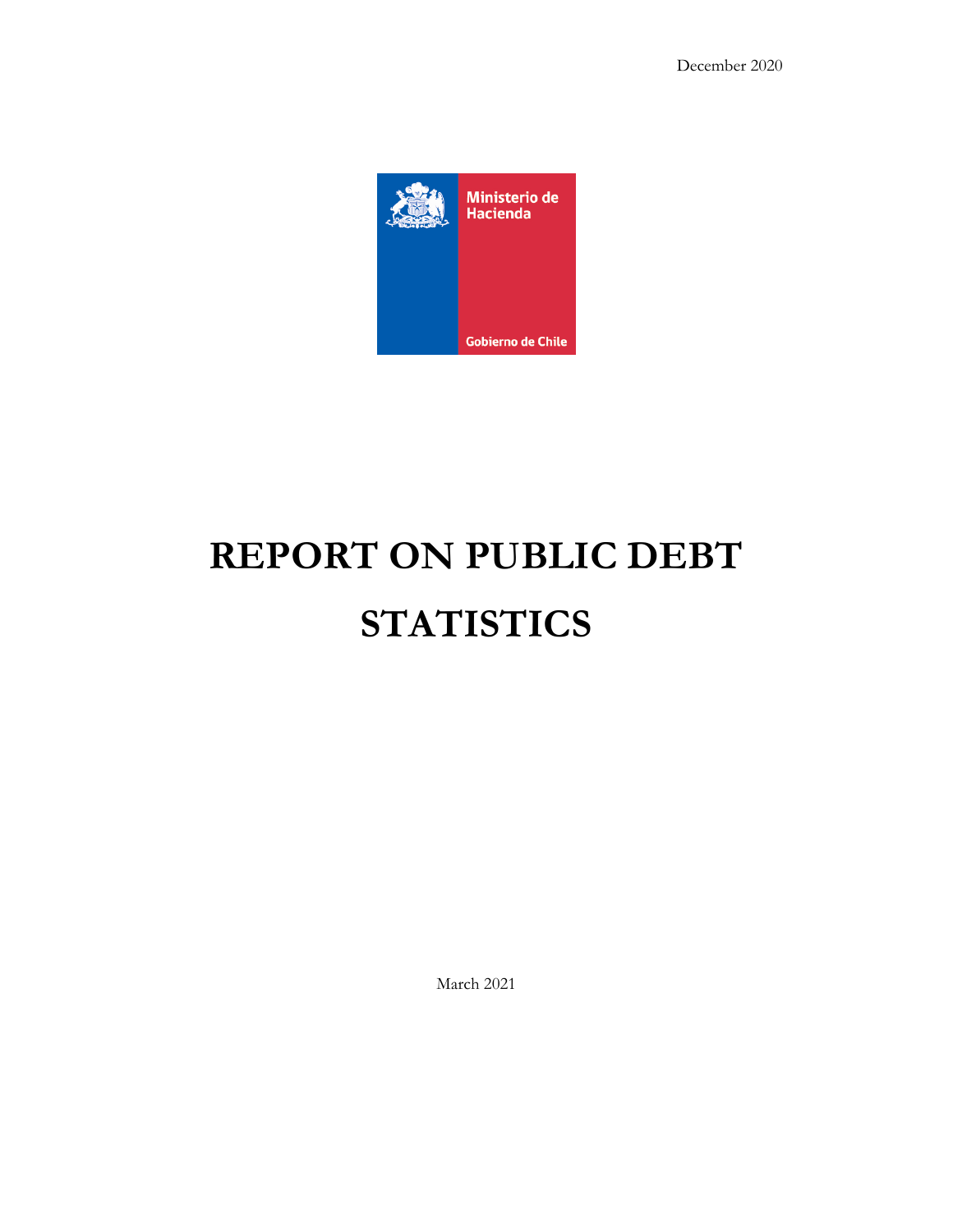# **TABLE OF CONTENTS**

| Assets, Liabilities and Amortizations of the Central Bank of Chile 15          |  |
|--------------------------------------------------------------------------------|--|
|                                                                                |  |
| Government Company Debt and Guaranteed Debt of the Rest of the Public Sector18 |  |
|                                                                                |  |
|                                                                                |  |
|                                                                                |  |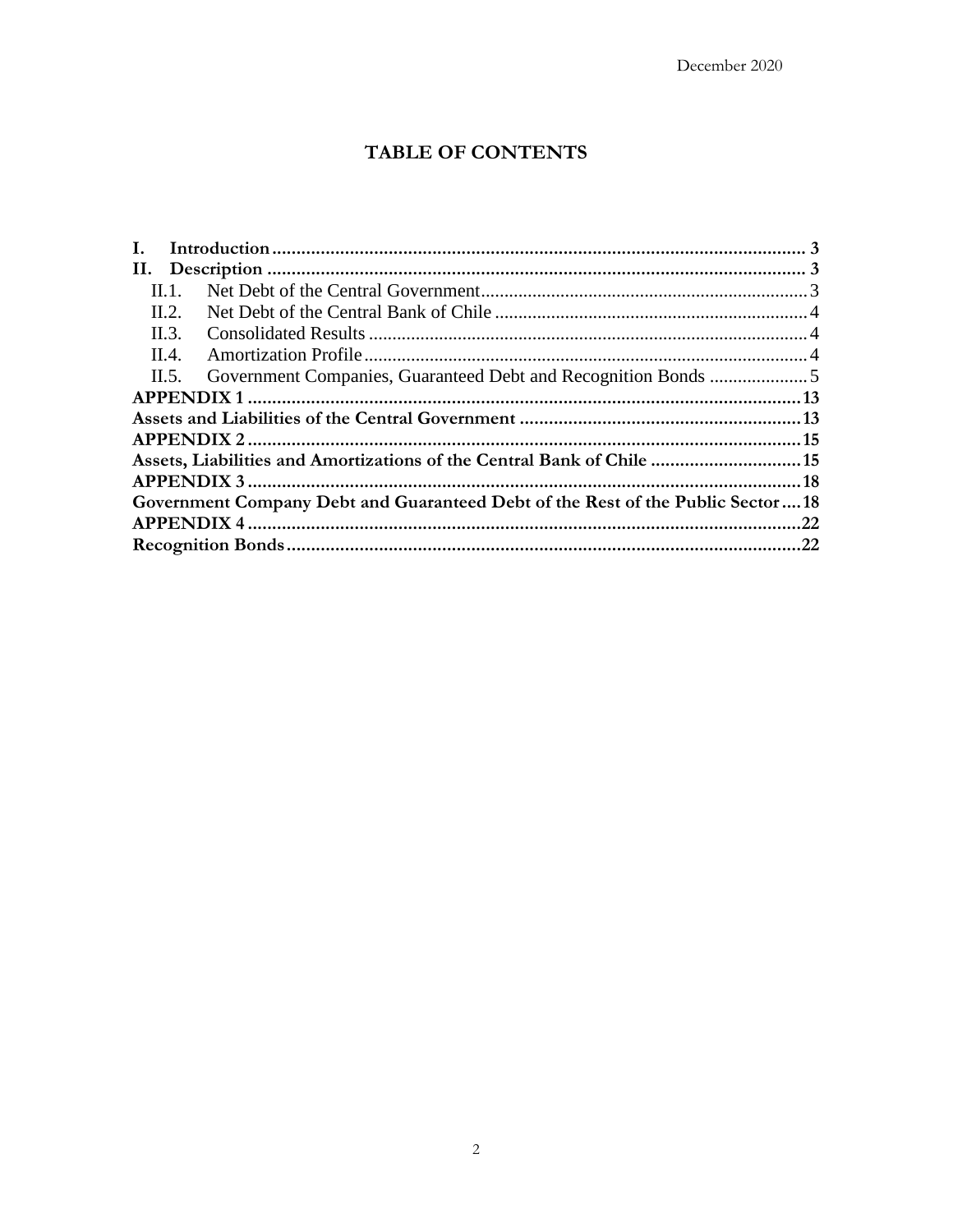## <span id="page-2-0"></span>**I. Introduction**

This report provides a systematized view of the statistics on assets and liabilities of the Central Government, the Central Bank and Government Companies. The figures correspond to the 12 months of each year from 2006 to 2020. The historical series are available from 1991 in an excel spread-sheet published on the institutional web page of the Ministry of Finance (https://www.hacienda.cl/english/work-areas/international-finance/public-debt-office).

This information is the result of a joint effort of different institutions. For the Central Government, the sources are the General Comptroller of the Republic (CGR), the Treasury Service (TS) and the Budget Office (Dipres). The Central Bank has collaborated closely with the Ministry of Finance in providing figures on its financial assets and liabilities in the format required for this report. As of 2002, the Central Bank began to include in the notes to its balance sheets the details necessary to reconstruct the figures that are presented in this report. The information on government companies was obtained from the audited financial statements, while data on guaranteed debt of the rest of the public sector was provided by the Treasury Service. Statistics on recognition bonds were provided by the Social Security Institute (in Spanish, IPS), ex Social Security Normalization Institute (in Spanish, INP).

The study considers the methodological change of GDP accounting, and the last GDP data available with its 2013 reference. In this sense, the figures –as a percentage of GDP- not necessarily fit with former reports. At the same time, Central Bank and Central Government data as of December 2020 is provisory.

## <span id="page-2-1"></span>**II. Description**

#### <span id="page-2-2"></span>**II.1. Net Debt of the Central Government**

At December 2020, gross debt of the Central Government totaled Ps 65,167,462 million, equal to 32.5% of GDP, a nominal increase of Ps. 9,774,292 million compared to December 2019. Investments in financial assets totaled Ps. 38385582 million in the same period, equal to 19.1% of GDP, 1.1% higher compared to December 2019.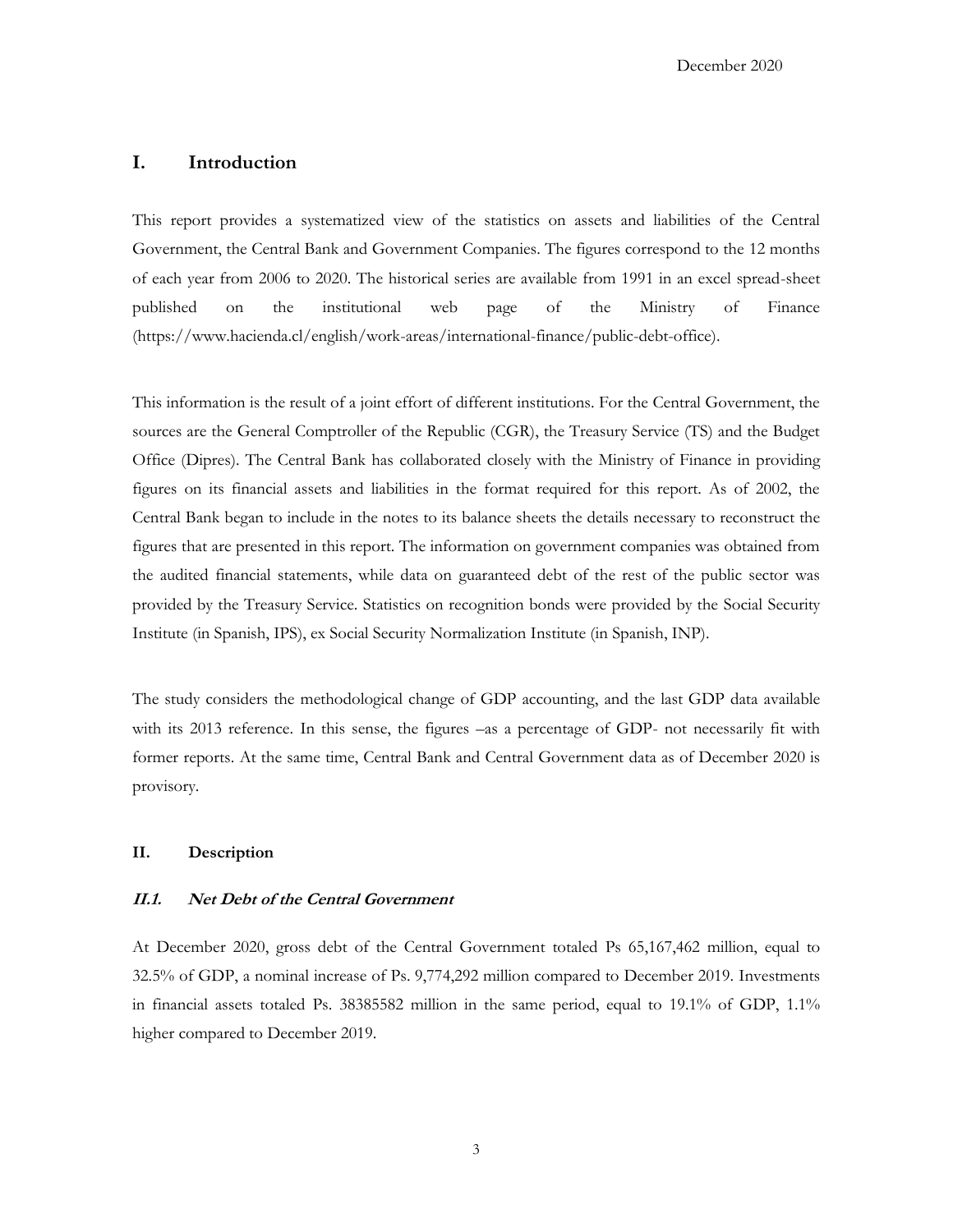The increase of financial liabilities and the decrease in financial assets (as a percentage of GDP), resulted in a net debt position of the Central Government by Ps. 26,781,879 million, reaching 13.4% of GDP as of December 2020, in comparison to 8.0% of December 2019.

## <span id="page-3-0"></span>**II.2. Net Debt of the Central Bank of Chile**

The Central Bank of Chile liabilities as of December 2020 were equal to 14.9% of GDP, 4.3 percentage points higher than December 2019. Central Bank assets were equal to 17.4% of GDP, which represents an increase of 1.1 percentage points in comparison to December 2019.

The Central Bank recorded net liabilities of -Ps. 4,981,422, equal to a -2.5% of GDP, higher than the - 5.7% of GDP recorded in December 2019.

## <span id="page-3-1"></span>**II.3. Consolidated Results**

The consolidated gross debt of the Central Government and the Central Bank of Chile was equal to 47.2% of GDP as of December 2020, 8.8 percentage points higher than it was at the end of 2019. The consolidated net creditor position was equal to 10.9% of GDP, with a decrease of net debtor position by Ps. 17,332,411 million compared to the end of 2019.

#### <span id="page-3-2"></span>**II.4. Amortization Profile**

The amortizations of consolidated debt of the Central Government and Central Bank present a regular path until 2026. The payments for 2021 are of Ps. 27,916,210, 84.12% corresponding to Central Bank obligations. From 2022 to 2026, amortization will average Ps. 4,692,957 million per year, with Central Bank debt accounting for 2.1% of the total. Debt maturing from 2027 and after should average Ps. 1,485,736 million per year, with 99.8% corresponding to Central Government debt, and 0.2% to Central Bank debt.

Amortizations for 2022-2026 according denomination and maturity show that 84.3 % of debt corresponds to local currency debt and local inflation-indexed currency and that 15.7% to dollar denominated debt. For years after 2026, 34.7% of amortizations correspond to local inflation-indexed currency, 35.6% to local currency and 29.7% to dollars and other foreign currencies.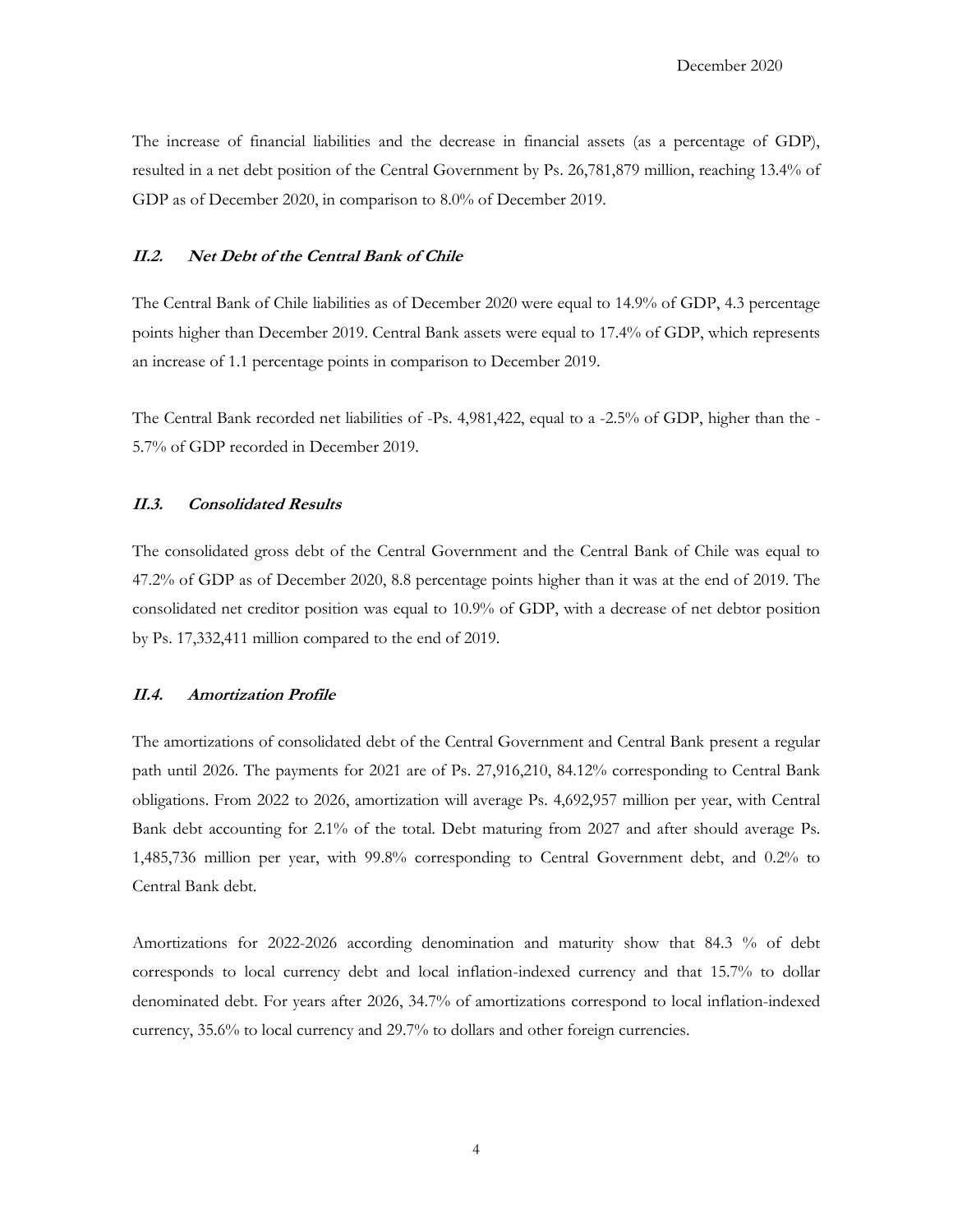#### <span id="page-4-0"></span>**II.5. Government Companies, Guaranteed Debt and Recognition Bonds**

This report includes complementary information on the financial assets and liabilities of government companies, and on the stock of outstanding recognition bonds. These liabilities, assets and debt are different in nature from what is considered public debt, and in keeping with standard international practices, they are presented separately and are not consolidated with the statistics on the Central Government and Central Bank. In this manner, it supplements and enriches the available information without distorting it and facilitates international comparisons related to public indebtedness.

When debt indicators are relatively low, which is the case for a great majority of government companies, their indebtedness consists of liabilities that have been assumed based on the capital of each corporation. These liabilities are backed by investment projects under way that must be financed by future operating revenues without compromising public credit, except for debt under government guarantee, which is identified separately.

As of September 2020 gross debt of the Government Companies was equal to 12.1% of GDP (Ps. 23,784,223 million), which represents an increase by Ps. 3,709,209 million in comparison to December 2019. At the same time, financial assets increased Ps. 2,240,175 million, reaching 2.0% of GDP. The net debt of these companies was equal to 10.0% of GDP.

In exceptional cases, when financial assets were not enough to guarantee the debt of government companies at a reasonable cost, the government has stepped in to guarantee part of the debt. As of December 2020, total guaranteed debt reached 1.8% of GDP, totally corresponding to local guaranteed debt (37.6% pertaining to Empresa de Ferrocarriles del Estado (the National Railroad Company) and 12.7% to Metro (the National Subway Company)). Other important component of Guaranteed debt is the Superior Education funding, authorized by law (Law number 20,027), which amounts Ps. 1,706,920 million, equivalent to 46.9% of total Local Guaranteed debt. Regarding the total Guaranteed debt, 100% of this debt was issued locally.

Finally, recognition bonds represent a government liability owed to affiliates of the old pension system who changed to the new pension fund system (AFPs). Although this liability is of a different nature, future payments will be required and must be considered. As of December 2020 the stock of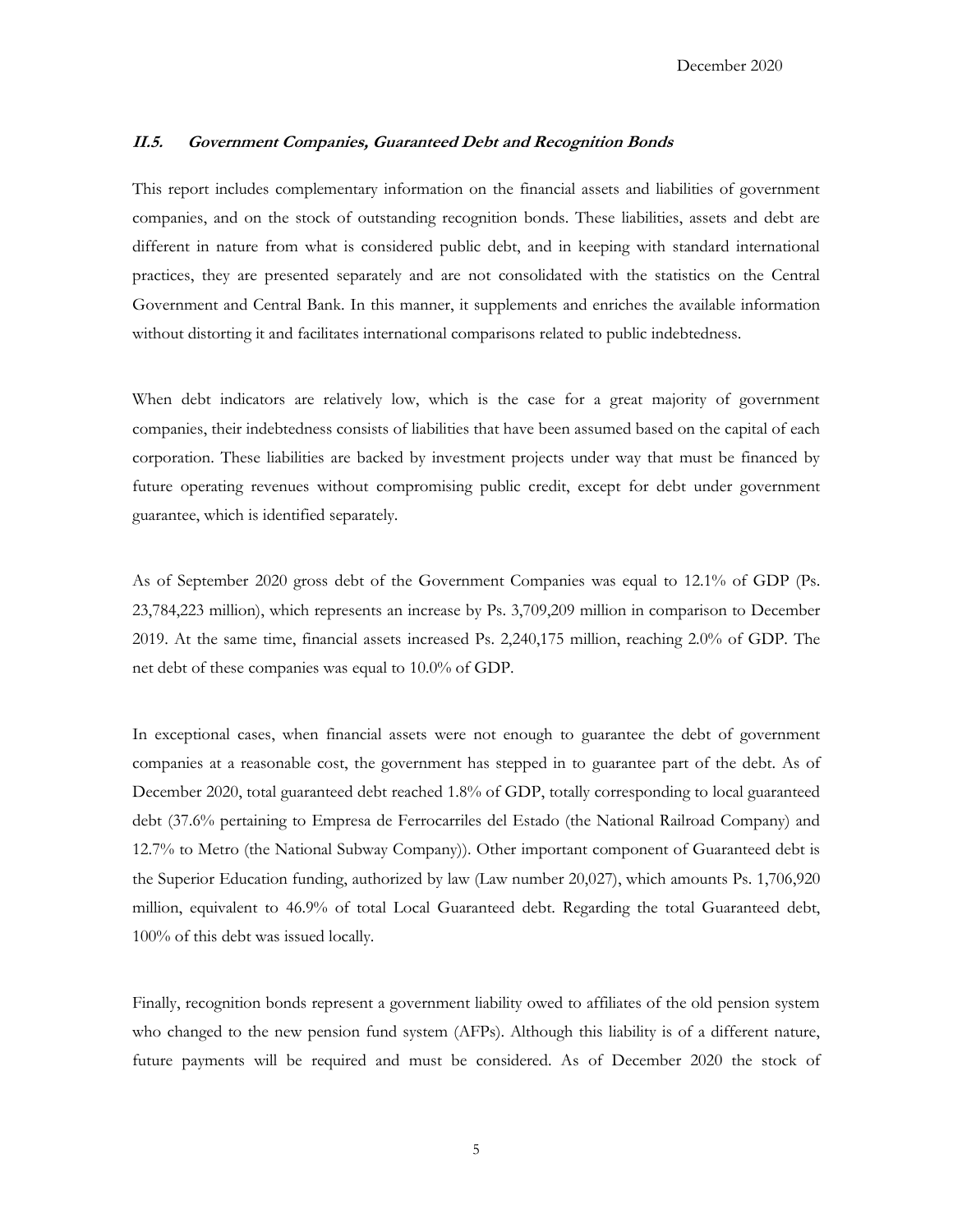recognition bonds was equal to 0.4% of the GDP, in line with the downward trend begun in 1985 that is projected to continue over the coming years (see Appendix 4).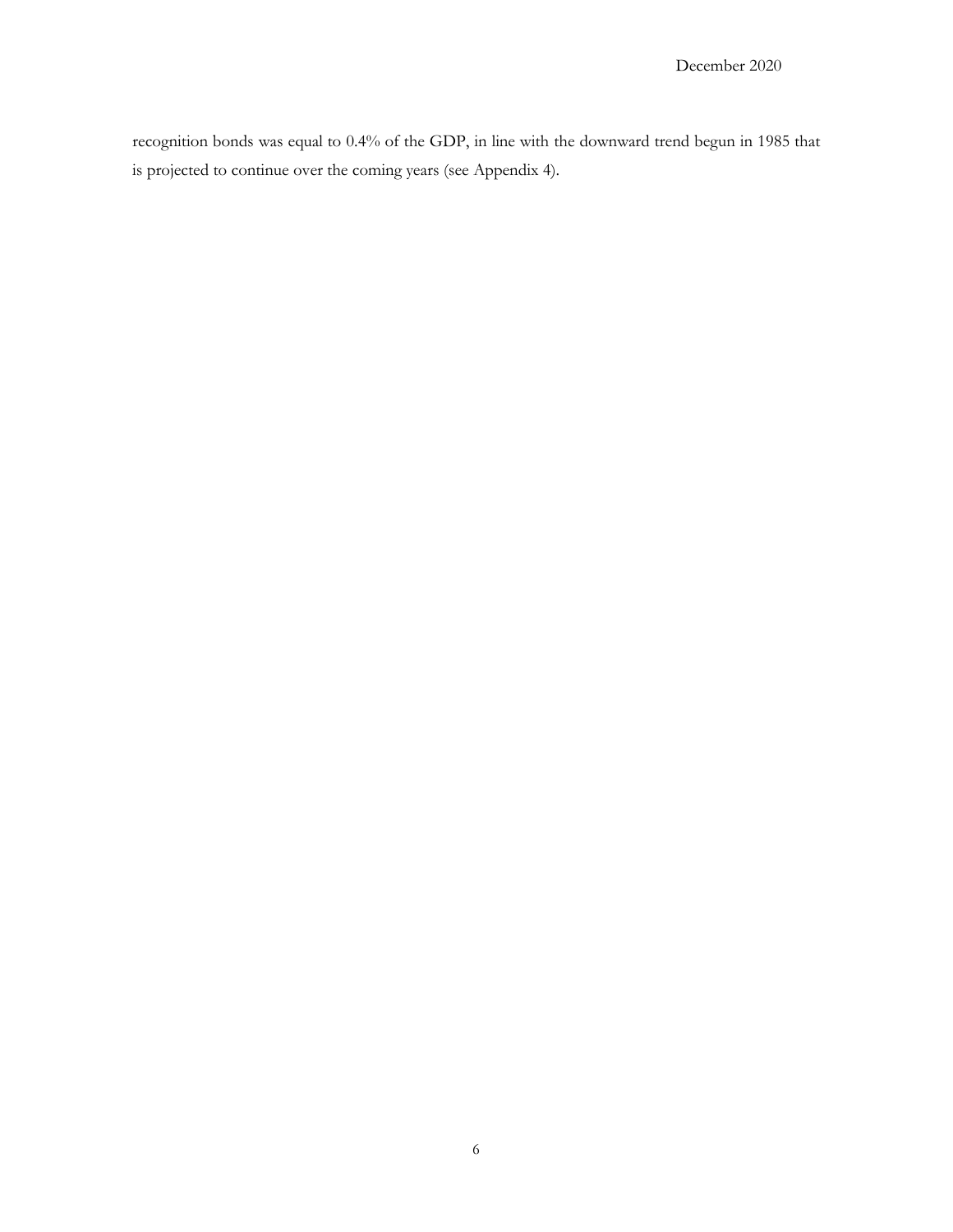

#### **Assets and Liabilities of the Central Government In millions at the end of each period**

|                                                                                            | 2009          | 2010           | 2011           | 2012           | 2013         | 2014                | 2015         | 2016           | 2017       | 2018           | 2019         | 2020         |
|--------------------------------------------------------------------------------------------|---------------|----------------|----------------|----------------|--------------|---------------------|--------------|----------------|------------|----------------|--------------|--------------|
| 1. Liabilities in pesos                                                                    | 4,337,895     | 7,889,100      | 11,200,998     | 13,015,967     | 15,285,636   | 18,681,365          | 22,523,188   | 29,317,723     | 34,965,837 | 39,186,492     | 43,997,027   | 50,083,426   |
| 1.1. Government Promissory Notes with the Central Bank                                     | $\theta$      | $\overline{0}$ | $\overline{0}$ | $\theta$       | $\Omega$     | $\Omega$            | $\Omega$     | $\Omega$       | $\Omega$   | $\Omega$       | $\Omega$     | $\Omega$     |
| 1.2. Foreign Debt                                                                          | $\Omega$      | 272,295        | 434,345        | 434,345        | 434,345      | 434.345             | 464,148      | 434.345        | 434.345    | 434,345        | 380,481      | $\Omega$     |
| 1.3. Others $(a)$                                                                          | 4,337,895     | 7,616,805      | 10,766,653     | 12,581,622     | 14,851,291   | 18,247,020          | 22,059,040   | 28,883,378     | 34,531,492 | 38,752,147     | 43,616,546   | 50,083,426   |
| 2. Assets in pesos                                                                         | 5,850,344     | 6,885,997      | 9,406,367      | 9,298,488      | 9,000,392    | 9,151,137           | 10,782,887   | 12,236,988     | 13,072,668 | 14,483,242     | 16,063,376   | 17,783,660   |
| 2.1 Assets in pesos not including gov't-owned companies (b)                                | 5,736,367     | 6,884,775      | 9,406,293      | 9,298,488      | 9,000,392    | 9,151,137           | 10,778,887   | 12,236,988     | 13,072,668 | 14,483,242     | 16,063,376   | 17,783,660   |
| 2.1.1 Deposits in the Central Bank                                                         | 17,199        | 69,091         | 125,981        | 158,330        | 200,952      | 1,117,977           | 296,689      | 463,976        | $\Omega$   | $\theta$       | $\Omega$     | $\Omega$     |
| 2.1.2 Central Bank Notes                                                                   | 129,185       | 135,776        | 444,858        | 474,927        | 444,216      | 58,381              | 10,365       | 395,200        | 437,030    | 363,230        | 152,096      | 441,382      |
| 2.1.3 Others <sup>(c)</sup>                                                                | 5,589,983     | 6,679,908      | 8,835,454      | 8,665,232      | 8,355,224    | 7,974,780           | 10,471,833   | 11,377,812     | 12,635,638 | 14,120,013     | 15,911,280   | 17,342,278   |
| 2.2 Financial debt of gov't companies owed to the government                               | 113,977       | 1,223          | 74             | $\Omega$       | $\Omega$     | $\Omega$            | 4.000        | $\Omega$       | $\Omega$   | $\Omega$       | $\Omega$     | $\Omega$     |
| 3. Net liabilities in pesos: $(1) - (2)$                                                   | $-1,512,449$  | 1,003,103      | 1,794,631      | 3,717,479      | 6,285,244    | 9,530,228           | 11,740,301   | 17,080,735     | 21,893,169 | 24,703,249     | 27,933,651   | 32,299,766   |
| 4. Liabilities in dollars                                                                  | 2,530         | 3,514          | 4.448          | 5,227          | 4,330        | 5,829               | 7,121        | 9,430          | 12,101     | 13,920         | 15,305       | 21,208       |
| 4.1 Government promissory notes with the Central Bank (c)                                  | $\Omega$      | $\Omega$       | $\Omega$       | $\Omega$       | $\Omega$     | $\Omega$            | $\theta$     | $\theta$       | $\Omega$   | $\theta$       | $\theta$     | $\Omega$     |
| 4.2 Foreign debt                                                                           | 2,530         | 3,514          | 4,448          | 5,227          | 4.330        | 5,829               | 7,121        | 9,430          | 12,101     | 13,920         | 15,305       | 21,208       |
| 5. Assets in dollars (d)                                                                   | 19,633        | 22,307         | 27.920         | 31,382         | 31,133       | 32,162              | 31,477       | 32,637         | 34,800     | 33,800         | 31,829       | 28,966       |
| 5.1 Central Bank deposits                                                                  | 453           | 529            | 1.284          | 978            | 214          | 179                 | 174          | 474            | 517        | 1,250          | 961          |              |
| 5.2 Central Bank notes                                                                     | $\Omega$      | $\overline{0}$ | $\theta$       | $\Omega$       | $\theta$     | $\theta$            | $\theta$     | $\overline{0}$ | $\theta$   | $\overline{0}$ | $\theta$     | $\Omega$     |
| 5.3 Others (d)                                                                             | 19,180        | 21,778         | 26,636         | 30,404         | 30,919       | 31,983              | 31,303       | 32,163         | 34,283     | 32,550         | 30,868       | 28,966       |
| 6. Net liabilities in dollars: (4) -(5)                                                    | $-17.103$     | $-18,793$      | $-23,473$      | $-26,155$      | $-26,803$    | $-26,333$           | $-24,356$    | $-23,207$      | $-22,699$  | $-19.880$      | $-16,524$    | $-7,758$     |
| 7. Total Gross Financial Debt: $(1) + (4)$                                                 | 5,619,223     | 9,535,014      | 13,520,205     | 15,517,618     | 17,553,695   | 22,221,911          | 27,560,190   | 35,610,201     | 42,410,915 | 48,870,460     | 55,393,169   | 65, 167, 462 |
| 8. Total Financial Assets: $(2) + (5)$                                                     | 15,793,129    | 17,333,908     | 23,965,755     | 24,317,827     | 25.306.676   | 28,685,723          | 33,047,936   | 34,015,524     | 34,482,435 | 37,997,313     | 39,763,975   | 38, 385, 582 |
| 9. Total Net Financial Liabilities: (7) - (8)                                              | $-10,173,906$ | -7,798,894     | $-10,445,550$  | $-8,800,209$   | $-7,752,981$ | $-6,463,812$        | $-5,487,747$ | 1,594,677      | 7,928,480  | 10,873,146     | 15,629,194   | 26,781,879   |
| <b>EXCHANGE RATE EFFECT:</b>                                                               |               |                |                |                |              |                     |              |                |            |                |              |              |
| 10. Total Gross Financial Debt with Constant Exchange Rate <sup>(h)</sup> :                | 5,669,471     | 9,738,553      | 13,541,687     | 15,766,895     | 17,564,651   | 21,749,221          | 26,270,924   | 34,280,585     | 41,334,730 | 46,512,421     | 52,051,707   | 61,245,027   |
| 11. Total Financial Assets with Constant Exchange Rate <sup>(h)</sup> :                    | 16,183,042    | 18,625,927     | 24,100,611     | 25,814,426     | 25,385,443   | 26,077,703          | 27.348.998   | 29,413,666     | 31,387,655 | 32,271,654     | 32,814,724   | 33,028,283   |
| 12. Total Net Financial Liabilities with Constant Exchange Rate <sup>(h)</sup> : (10)-(11) | $-10,513,571$ | 8,887,375      | 10,558,924     | $10,047,531$ - | 7,820,792    | 4,328,482<br>$\sim$ | 1,078,074    | 4,866,919      | 9,947,075  | 14,240,766     | 19,236,983   | 28,216,744   |
| 13. Exchange Rate Effect on Total Gross Financial Debt (7) - (10)                          | 50,248        | 203,538 -      | 21,482         | 249,277 -      | 10,956       | 472,691             | 1,289,266    | 1,329,616      | 1,076,185  | 2,358,039      | 3,341,462    | 3,922,435    |
| 14. Exchange Rate Effect on Total Financial Assets (8) - (11)                              | 389.913       | 1,292,019 -    | 134,856 -      | 1,496,599 -    | 78.767       | 2,608,021           | 5,698,938    | 4,601,858      | 3.094.780  | 5,725,659      | 6,949,252    | 5,357,299    |
| 15. Exchange Rate Effect on Total Net Financial Liabilities: (9) - (12)                    | 339.665       | 1.088.481      | 113,374        | 1,247,322      | 67.811       | 2,135,330           | 4.409.673    | 3,272,242      | 2,018,595  | $-3,367,620$   | $-3,607,789$ | $-1,434,865$ |
|                                                                                            |               |                |                |                |              |                     |              |                |            |                |              |              |

(a) Includes Corfo Debt and Treasury Bonds.

(b) Excludes receivables due from the government under the old system.

(c) Includes local currency, cash equivalents, loans and placements.

(d) Includes the Economic and Social Stabilization Fund, the Pension Reserve Fund, the Petroleum Stabilization fund, the Infrastructure Fund, and the central government investment fund in foreign currency.

(e) The figures as a percentage of GDP was calculated considering the methodology change of Central Bank for GDP calculus, since 2003.

(f) The figures as a percentage of GDP was calculated considering the National Accounts methodology exchange of Central Bank.

(g) Exchange rate corresponds to March 2010 . Exchange Rate effect is the difference between the items calculated with current rate of exchange and the same calculated with constant rate of exchange (March 2010).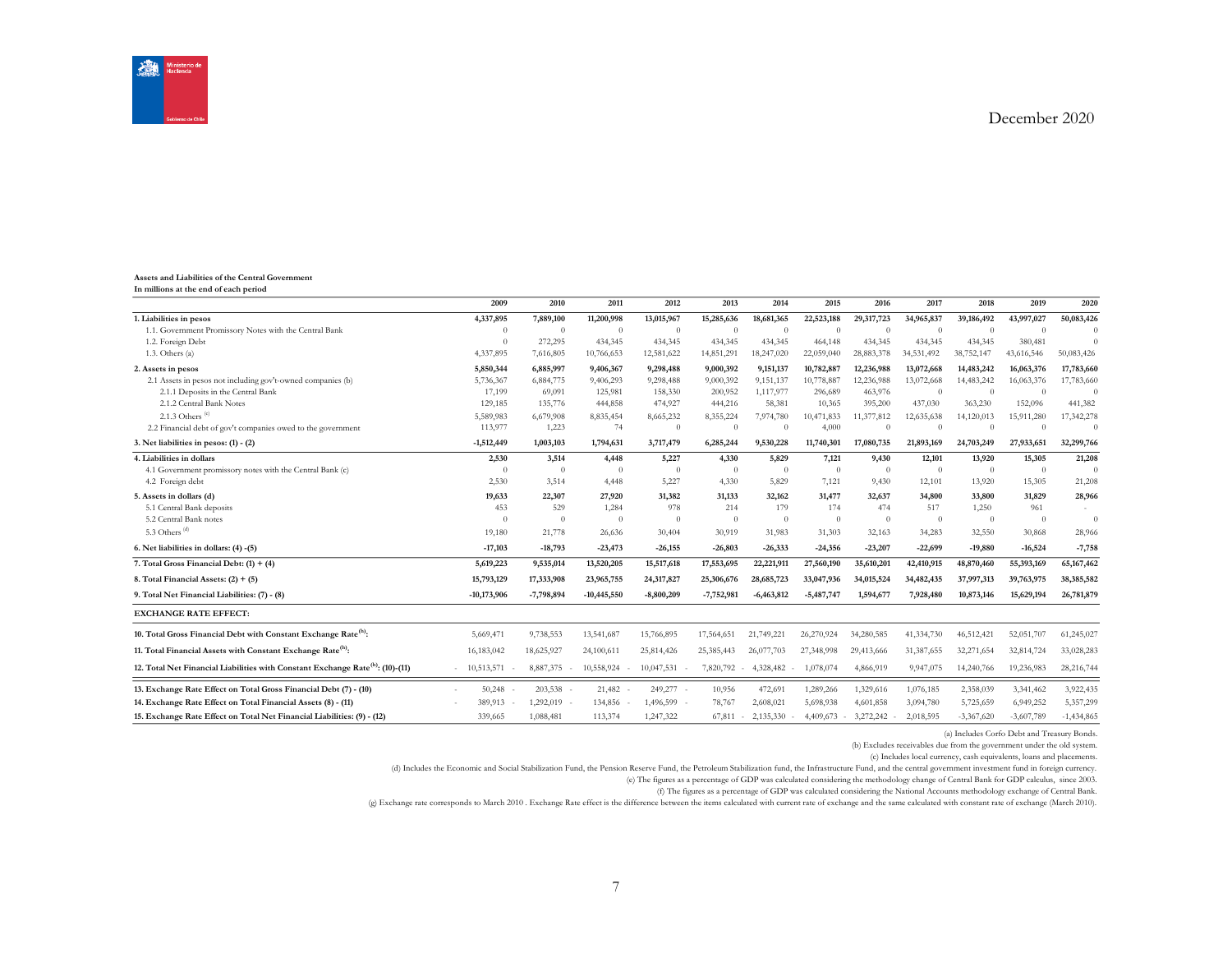

#### **Assets and Liabilities of the Central Government**

**% GDP**

|                                                                                            | 2009     | 2010     | 2011     | 2012     | 2013     | 2014     | 2015     | 2016    | 2017    | 2018    | 2019    | 2020    |
|--------------------------------------------------------------------------------------------|----------|----------|----------|----------|----------|----------|----------|---------|---------|---------|---------|---------|
| 1. Liabilities in pesos                                                                    | 4.5%     | 7.1%     | 9.2%     | $10.0\%$ | 11.1%    | 12.6%    | 14.1%    | 17.3%   | 19.5%   | 20.5%   | 22.2%   | 25.0%   |
| 1.1. Government Promissory Notes with the Central Bank                                     | 0.0%     | 0.0%     | $0.0\%$  | 0.0%     | $0.0\%$  | $0.0\%$  | 0.0%     | 0.0%    | 0.0%    | 0.0%    | $0.0\%$ | $0.0\%$ |
| 1.2. Foreign Debt                                                                          | 0.0%     | $0.2\%$  | 0.4%     | 0.3%     | 0.3%     | 0.3%     | 0.3%     | 0.3%    | 0.2%    | 0.2%    | 0.2%    | $0.0\%$ |
| 1.3. Others(a)                                                                             | 4.5%     | 6.8%     | 8.8%     | 9.7%     | 10.8%    | 12.3%    | 13.8%    | 17.0%   | 19.2%   | 20.3%   | 22.0%   | 25.0%   |
| 2. Assets in pesos                                                                         | 6.1%     | 6.2%     | 7.7%     | 7.2%     | 6.5%     | 6.2%     | 6.8%     | 7.2%    | 7.3%    | 7.6%    | 8.1%    | 8.9%    |
| 2.1 Assets in pesos not including gov't-owned companies (b)                                | 5.9%     | 6.2%     | 7.7%     | 7.2%     | 6.5%     | 6.2%     | 6.8%     | 7.2%    | 7.3%    | 7.6%    | 8.1%    | 8.9%    |
| 2.1.1 Deposits in the Central Bank                                                         | 0.0%     | $0.1\%$  | 0.1%     | $0.1\%$  | 0.1%     | 0.8%     | 0.2%     | 0.3%    | 0.0%    | $0.0\%$ | $0.0\%$ | $0.0\%$ |
| 2.1.2 Central Bank Notes                                                                   | 0.1%     | $0.1\%$  | 0.4%     | 0.4%     | 0.3%     | $0.0\%$  | $0.0\%$  | 0.2%    | 0.2%    | 0.2%    | 0.1%    | 0.2%    |
| 2.1.3 Others $\frac{6}{9}$                                                                 | 5.8%     | $6.0\%$  | 7.2%     | 6.7%     | 6.1%     | 5.4%     | 6.6%     | 6.7%    | 7.0%    | 7.4%    | 8.0%    | 8.6%    |
| 2.2 Financial Debt of Gov't Companies Owed to the Government                               | 0.1%     | $0.0\%$  | $0.0\%$  | 0.0%     | $0.0\%$  | $0.0\%$  | 0.0%     | 0.0%    | 0.0%    | $0.0\%$ | $0.0\%$ | $0.0\%$ |
| 3. Net liabilities in pesos: $(1) - (2)$                                                   | $-1.6%$  | 0.9%     | 1.5%     | 2.9%     | 4.6%     | 6.4%     | 7.4%     | 10.1%   | 12.2%   | 12.9%   | 14.1%   | 16.1%   |
| 4. Liabilities in dollars                                                                  | 1.3%     | 1.5%     | 1.9%     | 1.9%     | 1.6%     | 2.4%     | 3.2%     | 3.7%    | 4.1%    | 5.1%    | 5.7%    | 7.5%    |
| 4.1 Government promissory notes with the Central Bank                                      | 0.0%     | $0.0\%$  | $0.0\%$  | $0.0\%$  | $0.0\%$  | $0.0\%$  | $0.0\%$  | $0.0\%$ | $0.0\%$ | $0.0\%$ | $0.0\%$ | $0.0\%$ |
| 4.2 Foreign debt                                                                           | 1.3%     | $1.5\%$  | 1.9%     | 1.9%     | 1.6%     | 2.4%     | 3.2%     | 3.7%    | 4.1%    | 5.1%    | 5.7%    | 7.5%    |
| 5. Assets in dollars (d)                                                                   | 10.3%    | 9.4%     | 11.9%    | 11.6%    | 11.8%    | 13.1%    | 14.0%    | 12.8%   | 11.9%   | 12.3%   | 11.9%   | 10.3%   |
| 5.1 Central Bank deposits                                                                  | 0.2%     | $0.2\%$  | 0.5%     | 0.4%     | 0.1%     | $0.1\%$  | $0.1\%$  | 0.2%    | 0.2%    | 0.5%    | 0.4%    | $0.0\%$ |
| 5.2 Central Bank notes                                                                     | $0.0\%$  | $0.0\%$  | $0.0\%$  | $0.0\%$  | $0.0\%$  | $0.0\%$  | $0.0\%$  | 0.0%    | $0.0\%$ | $0.0\%$ | $0.0\%$ | $0.0\%$ |
| 5.3 Others <sup>(d)</sup>                                                                  | 10.0%    | 9.1%     | 11.4%    | 11.2%    | 11.7%    | 13.1%    | 13.9%    | 12.7%   | 11.7%   | 11.8%   | 11.6%   | 10.3%   |
| 6. Net liabilities in dollars: (4) -(5)                                                    | $-9.0%$  | $-7.9%$  | $-10.0%$ | $-9.6%$  | $-10.2%$ | $-10.8%$ | $-10.8%$ | $-9.1%$ | $-7.8%$ | $-7.2%$ | $-6.2%$ | $-2.8%$ |
| 7. Gross Financial Debt: $(1) + (4)$                                                       | 5.8%     | 8.6%     | 11.1%    | 11.9%    | 12.7%    | $15.0\%$ | 17.3%    | 21.0%   | 23.6%   | 25.6%   | 27.9%   | 32.5%   |
| 8. Total Financial Assets: $(2) + (5)$                                                     | 16.3%    | 15.5%    | 19.6%    | 18.7%    | 18.4%    | 19.3%    | 20.7%    | 20.1%   | 19.2%   | 19.9%   | 20.0%   | 19.1%   |
| 9. Total Net Financial Liabilities: (7) - (8)                                              | $-10.5%$ | $-7.0%$  | $-8.6%$  | $-6.8%$  | $-5.6%$  | $-4.3%$  | $-3.4%$  | 0.9%    | 4.4%    | 5.7%    | 7.9%    | 13.4%   |
| <b>EXCHANGE RATE EFFECT:</b>                                                               |          |          |          |          |          |          |          |         |         |         |         |         |
| 10. Total Gross Financial Debt with Constant Exchange Rate <sup>(h)</sup> :                | 5.9%     | 8.7%     | 11.1%    | 12.1%    | 12.7%    | 14.6%    | 16.5%    | 20.2%   | 23.0%   | 24.3%   | 26.2%   | 30.5%   |
| 11. Total Financial Assets with Constant Exchange Rate <sup>(h)</sup> :                    | 16.7%    | 16.7%    | 19.8%    | 19.9%    | 18.4%    | 17.5%    | 17.1%    | 17.3%   | 17.5%   | 16.9%   | 16.5%   | 16.5%   |
| 12. Total Net Financial Liabilities with Constant Exchange Rate <sup>(h)</sup> : (10)-(11) | $-10.9%$ | $-8.0\%$ | $-8.7\%$ | $-7.7%$  | $-5.7%$  | $-2.9%$  | $-0.7\%$ | 2.9%    | 5.5%    | 7.4%    | 9.7%    | 14.1%   |
| 13. Exchange Rate Effect on Total Gross Financial Debt (7) - (10)                          | $-0.1\%$ | $-0.2%$  | $0.0\%$  | $-0.2%$  | $0.0\%$  | 0.3%     | $0.8\%$  | 0.8%    | 0.6%    | 1.2%    | 1.7%    | 2.0%    |
| 14. Exchange Rate Effect on Total Financial Assets (8) - (11)                              | $-0.4%$  | $-1.2%$  | $-0.1%$  | $-1.2%$  | $-0.1%$  | 1.8%     | 3.6%     | 2.7%    | 1.7%    | 3.0%    | 3.5%    | 2.7%    |
| 15. Exchange Rate Effect on Total Net Financial Liabilities: (9) - (12)                    | 0.4%     | 1.0%     | 0.1%     | 1.0%     | $0.0\%$  | $-1.4%$  | $-2.8%$  | $-1.9%$ | $-1.1%$ | $-1.8%$ | $-1.8%$ | $-0.7%$ |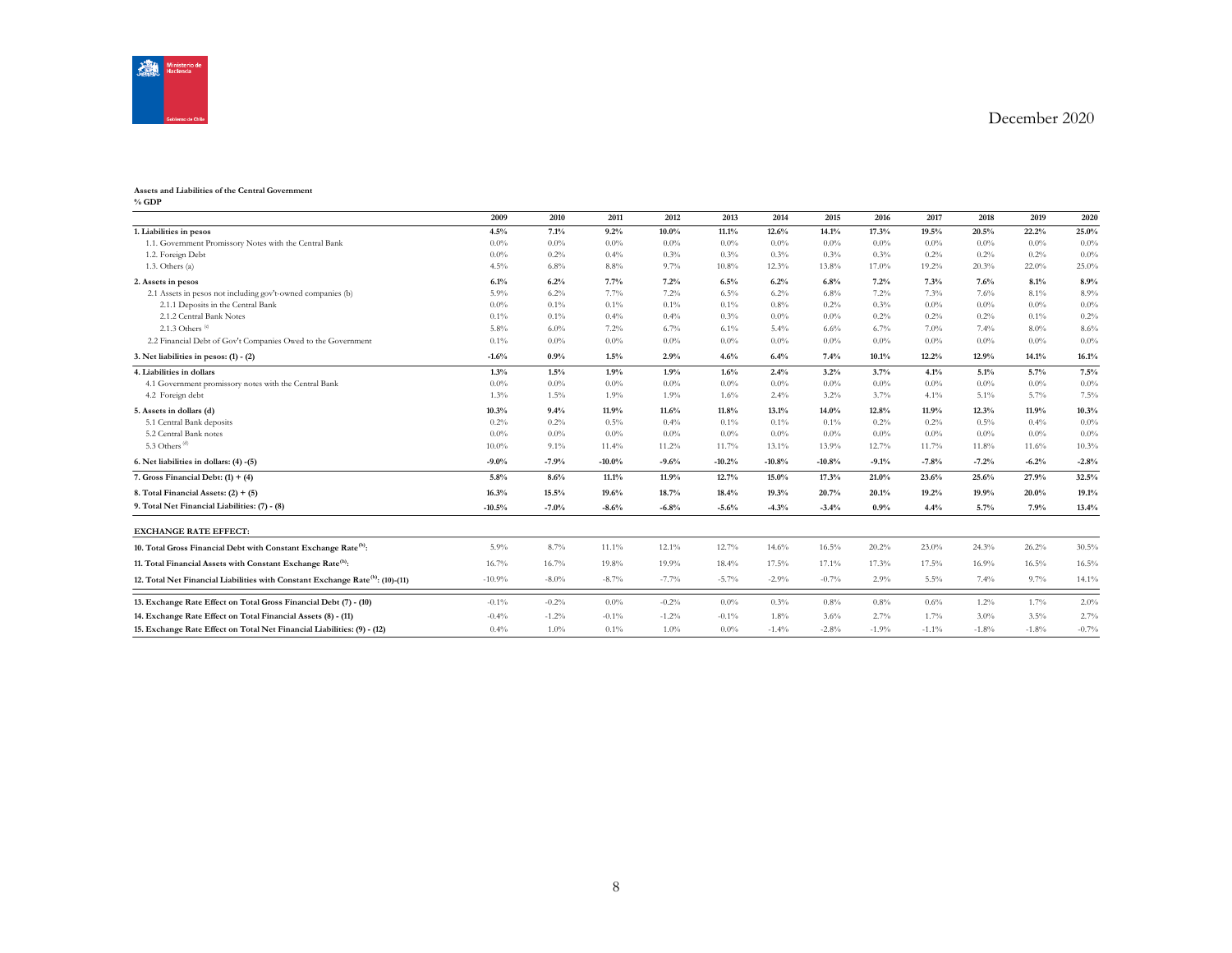

#### **Assets and Liabilities of the Chilean Central Bank In millions at the end of each period**

|                |                                                                                                     |          | 2009         | 2010       | 2011         | 2012         | 2013         | 2014       | 2015         | 2016         | 2017         | 2018         | 2019          | 2020       |
|----------------|-----------------------------------------------------------------------------------------------------|----------|--------------|------------|--------------|--------------|--------------|------------|--------------|--------------|--------------|--------------|---------------|------------|
| 1. Liabilities |                                                                                                     | MM Ps.   | 14,914,818   | 12,362,690 | 20,604,170   | 19,749,320   | 18,592,976   | 20,193,733 | 20,336,735   | 21,032,035   | 18,953,410   | 20,178,583   | 20,869,170    | 29,960,494 |
|                | 1.1 Central Bank Issues (a)                                                                         | MM Ps.   | 11,579,172   | 8,915,698  | 13,186,136   | 12,905,055   | 13,033,022   | 12,908,185 | 13,494,386   | 15,114,142   | 14,836,684   | 13,884,907   | 13,885,795    | 21,051,586 |
|                | 1.1.1 Nominal                                                                                       | MM Ps.   | 5,543,261    | 3,995,107  | 4,517,959    | 3,905,683    | 5,005,942    | 4,537,104  | 5,053,318    | 8,243,767    | 8,769,976    | 9,528,919    | 11,564,502    | 20,458,875 |
|                | 1.1.2 Indexed (UF)                                                                                  | MM Ps.   | 6,035,911    | 4,920,591  | 8,668,177    | 8,999,371    | 8,027,080    | 8,371,081  | 8,441,068    | 6,870,376    | 6,066,708    | 4,355,988    | 2,321,293     | 592,711    |
|                | 1.1.3 Indexed to the exch. rate and in US\$(b)                                                      | MM Ps.   |              | $\Omega$   |              | $\Omega$     | $\Omega$     | $\Omega$   | $\Omega$     | $\Omega$     | $\Omega$     | $\Omega$     | $\Omega$      | $\Omega$   |
|                | 1.1.4 Others $(c)$                                                                                  |          |              | $\Omega$   | $^{(1)}$     | $\Omega$     | $\Omega$     | $\theta$   | $\Omega$     | $\Omega$     | $\Omega$     |              | $\Omega$      | $\Omega$   |
|                | 1.2 Government deposits                                                                             | MM Ps.   | 246,732      | 316,827    | 795,640      | 626,202      | 313,057      | 1,226,599  | 419,683      | 780,412      | 317,898      | 869,433      | 715,807       | $\theta$   |
|                | 1.2.1 Domestic currency                                                                             | MM Ps.   | 17,199       | 69,091     | 125,981      | 158,330      | 200,952      | 1,117,977  | 296,689      | 463,976      | $\Omega$     | $\Omega$     | $\Omega$      | $\Omega$   |
|                | 1.2.2. Foreign currency                                                                             | MM US\$  | 453          | 529        | 1,284        | 978          | 214          | 179        | 174          | 474          | 517          | 1,250        | 961           | $\Omega$   |
|                | 1.3 Others (d)                                                                                      | MM Ps.   | 3,088,914    | 3,130,164  | 6,622,394    | 6,218,063    | 5,246,896    | 6,058,949  | 6,422,667    | 5,137,481    | 3,798,829    | 5,424,243    | 6,267,568     | 8,908,908  |
|                | 2. Assets wi/o subordinated debt                                                                    | MM Ps.   | 16,340,093   | 13,174,188 | 22,982,333   | 21,169,733   | 21,669,897   | 24,744,603 | 27,530,130   | 27,211,437   | 24,418,382   | 28,060,372   | 32,030,318    | 34,941,916 |
|                | 2.1 International reserves                                                                          | MM US\$  | 25,373       | 27,864     | 41.979       | 41,649       | 41.094       | 40,447     | 38.643       | 40,494       | 38.983       | 39,861       | 40,657        | 39,200     |
|                | 2.2 Government promissory notes                                                                     | MM Ps.   |              | $\Omega$   |              | $\Omega$     | $\Omega$     | $\Omega$   | $\Omega$     |              | $\Omega$     |              | $\Omega$      | $\Omega$   |
|                | 2.2.1 Domestic currency                                                                             | MM Ps.   |              |            |              | $\Omega$     | $\Omega$     | $\Omega$   | $\Omega$     |              |              |              |               | $\Omega$   |
|                | 2.2.2. Foreign currency                                                                             | MM US\$  | $\Omega$     | $\Omega$   |              | $\Omega$     | $\Omega$     | $\Omega$   | $\Omega$     | $\Omega$     | $\Omega$     |              | $\Omega$      | $\Omega$   |
|                | 2.3 Others (e)                                                                                      | MM Ps.   | 3,490,684    | 123,651    | 1,091,790    | 1,236,299    | 146,676      | 177,943    | 196,702      | 190,430      | 435,490      | 329,733      | 1,756,343     | 7,061,320  |
|                | 3. Total net liability wi/o subordinated debt: (1) - (2)                                            | MM Ps.   | $-1,425,276$ | $-811,498$ | $-2,378,163$ | $-1,420,413$ | $-3.076.921$ | -4,550,870 | $-7.193.395$ | $-6,179,401$ | $-5,464,972$ | $-7,881,789$ | $-11,161,148$ | -4,981,422 |
| Note:          |                                                                                                     |          |              |            |              |              |              |            |              |              |              |              |               |            |
|                | Adjusted subordinated debt (f)                                                                      | MM Ps.   | 914,374      | 876,664    | 821,312      | 754,322      | 649,521      | 565,552    | 465,445      | 355,006      | 231,291      | 88,567       | $\Omega$      | $\Omega$   |
|                | <b>EXCHANGE RATE EFFECT:</b>                                                                        |          |              |            |              |              |              |            |              |              |              |              |               |            |
|                | 10. Total Gross Financial Debt with Constant Exchange Rate <sup>(h)</sup> :                         | Mill. \$ | 14,923,819   | 12,393,326 | 20,610,373   | 19,795,941   | 18,593,517   | 20,179,231 | 20,305,254   | 20,965,172   | 18,907,458   | 19,966,877   | 20,659,288    | 29,960,494 |
|                | 11. Activos Financieros Totales a Tipo Cambio Constante <sup>(g)</sup> :                            | Mill. \$ | 16,843,992   | 14,788,055 | 23,185,093   | 23,155,996   | 21,773,864   | 21.464.761 | 20,533,895   | 21,501,832   | 20,951,657   | 21,307,982   | 23,153,687    | 27,691,879 |
|                | 12. Total Net Financial Liabilities with Constant Exchange Rate <sup>(h)</sup> : (10)-(11) Mill. \$ |          | 1,920,173    | 2,394,730  | 2,574,720    | 3,360,055    | 3,180,346    | 1,285,530  | 228,641      | 536,660      | 2,044,199    | 1,341,105    | 2,494,399     | 2,268,615  |
|                | 13. Exchange Rate Effect on Total Gross Financial Debt (7) - (10)                                   | Mill. \$ | 9,001        | $30,636 -$ | 6,203        | 46,621       | 542          | 14,502     | 31,481       | 66,864       | 45,952       | 211,706      | 209,882       | $\Omega$   |
|                | 14. Exchange Rate Effect on Total Financial Assets (8) - (11)                                       | Mill. \$ | 503,898      | 1,613,867  | 202,760      | 1,986,263    | 103,967      | 3,279,842  | 6,996,235    | 5,709,604    | 3,466,725    | 6,752,390    | 8,876,631     | 7,250,037  |
|                | 15. Exchange Rate Effect on Total Net Financial Liabilities: (9) - (12)                             | Mill. \$ | 494,897      | 1,583,232  | 196,557      | 1,939,642    | 103,425      | 3,265,340  | $-6,964,754$ | 5,642,741    | 3,420,773    | 6,540,684    | 8,666,749     | 7,250,037  |

(a) Includes PDBC, PRBC, BCP, BCU, BCD and others.

(b) Includes issues adjusted according to the observed dollar and the reference dollar, the latter expiring beginning in the year 2000.

(c) Corresponds to the premiums and discounts for the instruments when placed in the market. It is important to note that the total figure for "Central Bank Issues" through December

of each year includes the premiums and discounts when the issues were placed, which means that the separate figures also include them.

(d) Includes other deposits and obligations; plus other securities from other liability accounts; plas the purchase of dollars through net retropurchase agreements; plus other foreign liabilities, excepting DEG allowances.

(e) Includes: net domestic credit excluding government transfer payments and lines of credit from international organizations; plus contributions from international organizations;

plus other asset accounts excluding deferred losses, "interest and discounts received in advance for the sale of promissory notes", and investment in equities.

(f) Exchange rate corresponds to March 2010 . Exchange Rate effect is the difference between the items calculated with current rate of exchange and the same calculated with constant rate of exchange (March 2010).

(g) For quarterly report, the GDP corresponds to the sum of four last quarter amounts available.

p: preliminary figures

Source: Central Bank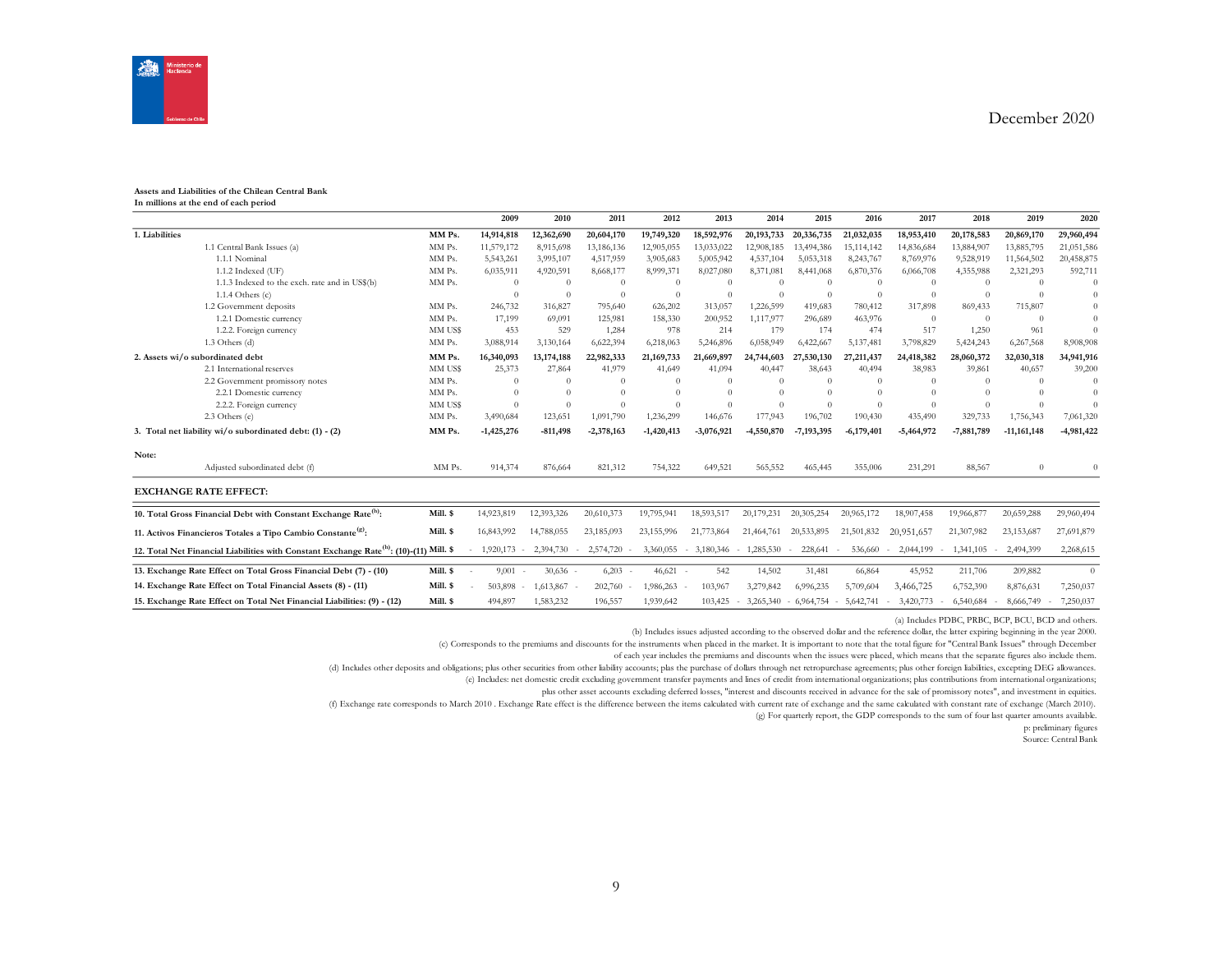

#### **Assets and Liabilities of the Chilean Central Bank As a % GDP**

|                                                                            | 2009     | 2010     | 2011     | 2012     | 2013     | 2014    | 2015     | 2016    | 2017     | 2018     | 2019    | 2020     |
|----------------------------------------------------------------------------|----------|----------|----------|----------|----------|---------|----------|---------|----------|----------|---------|----------|
| 1. Liabilities                                                             | 15.4%    | 11.1%    | 16.9%    | 15.2%    | 13.5%    | 13.6%   | 12.7%    | 12.4%   | 10.5%    | 10.6%    | 10.5%   | 14.9%    |
| 1.1 Central Bank Issues (a)                                                | $12.0\%$ | $8.0\%$  | 10.8%    | 9.9%     | 9.5%     | 8.7%    | $8.5\%$  | 8.9%    | 8.3%     | 7.3%     | $7.0\%$ | $10.5\%$ |
| 1.1.1 Nominal                                                              | 5.7%     | 3.6%     | 3.7%     | 3.0%     | 3.6%     | $3.1\%$ | 3.2%     | 4.9%    | 4.9%     | $5.0\%$  | $5.8\%$ | 10.2%    |
| $1.1.2$ Indexed (UF)                                                       | 6.2%     | 4.4%     | $7.1\%$  | 6.9%     | 5.8%     | 5.6%    | $5.3\%$  | 4.1%    | 3.4%     | $2.3\%$  | $1.2\%$ | 0.3%     |
| 1.1.3 Dollar indexed (b)                                                   | $0.0\%$  | $0.0\%$  | $0.0\%$  | $0.0\%$  | $0.0\%$  | $0.0\%$ | $0.0\%$  | $0.0\%$ | $0.0\%$  | $0.0\%$  | $0.0\%$ | $0.0\%$  |
| $1.1.4$ Others (c)                                                         | $0.0\%$  | $0.0\%$  | $0.0\%$  | $0.0\%$  | $0.0\%$  | $0.0\%$ | $0.0\%$  | $0.0\%$ | $0.0\%$  | $0.0\%$  | $0.0\%$ | $0.0\%$  |
| 1.2 Government debt                                                        | 0.3%     | 0.3%     | $0.7\%$  | 0.5%     | $0.2\%$  | $0.8\%$ | 0.3%     | 0.5%    | 0.2%     | $0.5\%$  | $0.4\%$ | $0.0\%$  |
| 1.2.1 Domestic currency                                                    | $0.0\%$  | $0.1\%$  | $0.1\%$  | $0.1\%$  | $0.1\%$  | $0.8\%$ | 0.2%     | 0.3%    | $0.0\%$  | $0.0\%$  | $0.0\%$ | $0.0\%$  |
| 1.2.2. Foreign currency                                                    | 0.2%     | 0.2%     | $0.5\%$  | 0.4%     | $0.1\%$  | $0.1\%$ | $0.1\%$  | 0.2%    | 0.2%     | $0.5\%$  | 0.4%    | $0.0\%$  |
| $2.3$ Others (d)                                                           | $3.2\%$  | 2.8%     | 5.4%     | 4.8%     | 3.8%     | $4.1\%$ | $4.0\%$  | $3.0\%$ | $2.1\%$  | $2.8\%$  | $3.2\%$ | 4.4%     |
| 2. Assets wi/o subordinated debt                                           | 16.9%    | 11.8%    | 18.8%    | 16.3%    | 15.7%    | 16.7%   | 17.3%    | 16.1%   | 13.6%    | 14.7%    | 16.1%   | 17.4%    |
| 2.1 International reserves                                                 | 13.3%    | 11.7%    | 17.9%    | 15.3%    | 15.6%    | 16.5%   | 17.1%    | 15.9%   | 13.3%    | $14.5\%$ | 15.3%   | 13.9%    |
| 2.2 Government Promissory Notes                                            | $0.0\%$  | $0.0\%$  | $0.0\%$  | $0.0\%$  | $0.0\%$  | $0.0\%$ | $0.0\%$  | $0.0\%$ | $0.0\%$  | $0.0\%$  | $0.0\%$ | $0.0\%$  |
| 2.2.1 Domestic currency                                                    | $0.0\%$  | $0.0\%$  | $0.0\%$  | $0.0\%$  | $0.0\%$  | $0.0\%$ | $0.0\%$  | $0.0\%$ | $0.0\%$  | $0.0\%$  | $0.0\%$ | $0.0\%$  |
| 2.2.2. Foreign currency                                                    | $0.0\%$  | $0.0\%$  | $0.0\%$  | $0.0\%$  | $0.0\%$  | $0.0\%$ | $0.0\%$  | $0.0\%$ | $0.0\%$  | $0.0\%$  | $0.0\%$ | $0.0\%$  |
| 2.3 Others (e)                                                             | 3.6%     | $0.1\%$  | $0.9\%$  | 1.0%     | $0.1\%$  | $0.1\%$ | $0.1\%$  | $0.1\%$ | 0.2%     | $0.2\%$  | $0.9\%$ | $3.5\%$  |
| 3. Total net liability wi/o subordinated debt: (1) - (2)                   | $-1.5%$  | $-0.7%$  | $-1.9%$  | $-1.1%$  | $-2.2%$  | $-3.1%$ | $-4.5%$  | $-3.6%$ | $-3.0%$  | $-4.1%$  | $-5.6%$ | $-2.5%$  |
| Note:                                                                      |          |          |          |          |          |         |          |         |          |          |         |          |
| Adjusted subordinated debt (f)                                             | 0.9%     | 0.8%     | 0.7%     | 0.6%     | 0.5%     | 0.4%    | 0.3%     | 0.2%    | 0.1%     | $0.0\%$  | 0.0%    | $0.0\%$  |
| <b>EXCHANGE RATE EFFECT:</b>                                               |          |          |          |          |          |         |          |         |          |          |         |          |
| 10. Total Gross Financial Debt with Constant Exchange Rate:                | 15.4%    | $11.1\%$ | 16.9%    | $15.2\%$ | 13.5%    | 13.6%   | 12.7%    | 12.4%   | $10.5\%$ | 10.4%    | 10.4%   | 14.9%    |
| 11. Activos Financieros Totales a Tipo Cambio Constante:                   | 17.4%    | 13.3%    | 19.0%    | 17.8%    | 15.8%    | 14.4%   | 12.9%    | 12.7%   | 11.7%    | 11.1%    | 11.7%   | 13.8%    |
| 12. Total Net Financial Liabilities with Constant Exchange Rate: (10)-(11) | $-2.0\%$ | $-2.1\%$ | $-2.1\%$ | $-2.6%$  | $-2.3%$  | $-0.9%$ | $-0.1\%$ | $-0.3%$ | $-1.1\%$ | $-0.7\%$ | $-1.3%$ | $1.1\%$  |
| 13. Exchange Rate Effect on Total Gross Financial Debt (7) - (10)          | $0.0\%$  | $0.0\%$  | $0.0\%$  | $0.0\%$  | $0.0\%$  | $0.0\%$ | $0.0\%$  | $0.0\%$ | $0.0\%$  | $0.1\%$  | $0.1\%$ | $0.0\%$  |
| 14. Exchange Rate Effect on Total Financial Assets (8) - (11)              | $-0.5%$  | $-1.4%$  | $-0.2%$  | $-1.5%$  | $-0.1\%$ | $2.2\%$ | 4.4%     | $3.4\%$ | 1.9%     | $3.5\%$  | 4.5%    | 3.6%     |
| 15. Exchange Rate Effect on Total Net Financial Liabilities: (9) - (12)    | $0.5\%$  | 1.4%     | 0.2%     | 1.5%     | $0.1\%$  | $-2.2%$ | $-4.4%$  | $-3.3%$ | $-1.9%$  | $-3.4%$  | $-4.4%$ | $-3.6%$  |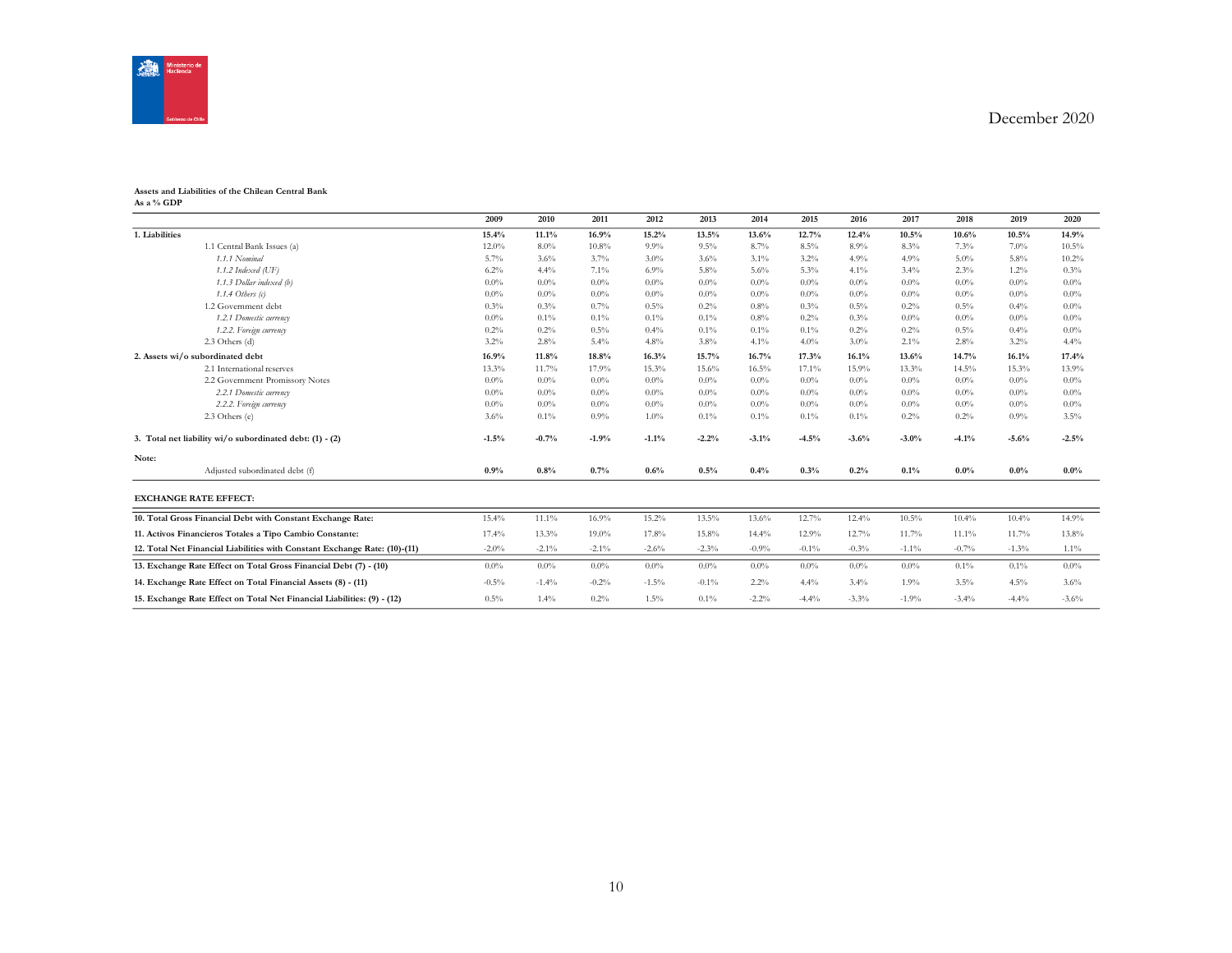

# **Assets and Liabilities of the Central Bank**

## **In domestic/foreign currencies**

**In pesos (dollars) at the end of the period**

|                                                   |        |                      | $dic-20$ |          |
|---------------------------------------------------|--------|----------------------|----------|----------|
| 1. Liabilities in domestic currency               |        | 28,635 Billion \$    | 16.6%    | $%$ GDP  |
| 1.1 Central Bank debt issues (a)                  | 21,052 |                      | $12.1\%$ |          |
| 1.1.1 Nominal                                     | 20,459 |                      | 11.8%    |          |
| 1.1.2 Indexed $(\mathrm{UF})$                     | 593    |                      | $0.3\%$  |          |
| 1.1.3 Indexed to the exchange rate                |        |                      | $0.0\%$  |          |
| 1.2 Government deposits                           |        |                      | $0.0\%$  |          |
| 1.3 Others (b)                                    | 7,583  |                      | 4.5%     |          |
| 2. Assets in domestic currency                    |        | 6,877 Billion \$     | 3.6%     | $\%$ GDP |
| 2.1 Government promissory notes                   |        |                      | $0.0\%$  |          |
| 2.2 Others (b)                                    | 6,877  |                      | $3.6\%$  |          |
| 3. Net liabilities in domestic currency           |        | 21,758 Billion \$    | 12.9%    | $\%$ GDP |
| 4. Liabilities in foreign currency                |        | 1,864 Billion \$     | $0.6\%$  | $%$ GDP  |
| 4.1 Dollar-denominated Central Bank Issues        |        |                      | $0.0\%$  |          |
| 4.2 Government deposits                           |        |                      | $0.0\%$  |          |
| 4.3 Others (b)                                    | 1,864  |                      | 0.6%     |          |
| 5. Assets in foreign currency                     |        | 39,459 Billion \$    | 15.2%    | $%$ GDP  |
| 5.1 International reserves                        | 39,200 |                      | 15.1%    |          |
| 5.2 Government promissory notes                   |        |                      | $0.0\%$  |          |
| 5.3 Others (b)                                    | 259    |                      | $0.1\%$  |          |
| 6. Net liabilities in foreign currency: (4) - (5) |        | 37,595 Billion US \$ | $-14.5%$ | $%$ GDP  |
| 7. Total Liabilities: $(1) + (4)$                 |        | 29,960 Billion \$    | 17.2%    | $%$ GDP  |
| 8. Total Assets: $(2) + (5)$                      |        | 34,942 Billion \$    | 18.8%    | $%$ GDP  |
| 9. Net Liabilities: (7) - (8)                     |        | 4,981 Billion \$     | $-1.6%$  | % GDP    |

(a) Includes PDBC, BCP, BCU, BCD and others

(b) See Annex No. 2 for more detail on other assets and liabilities.

p: preliminary figures Source: Central Bank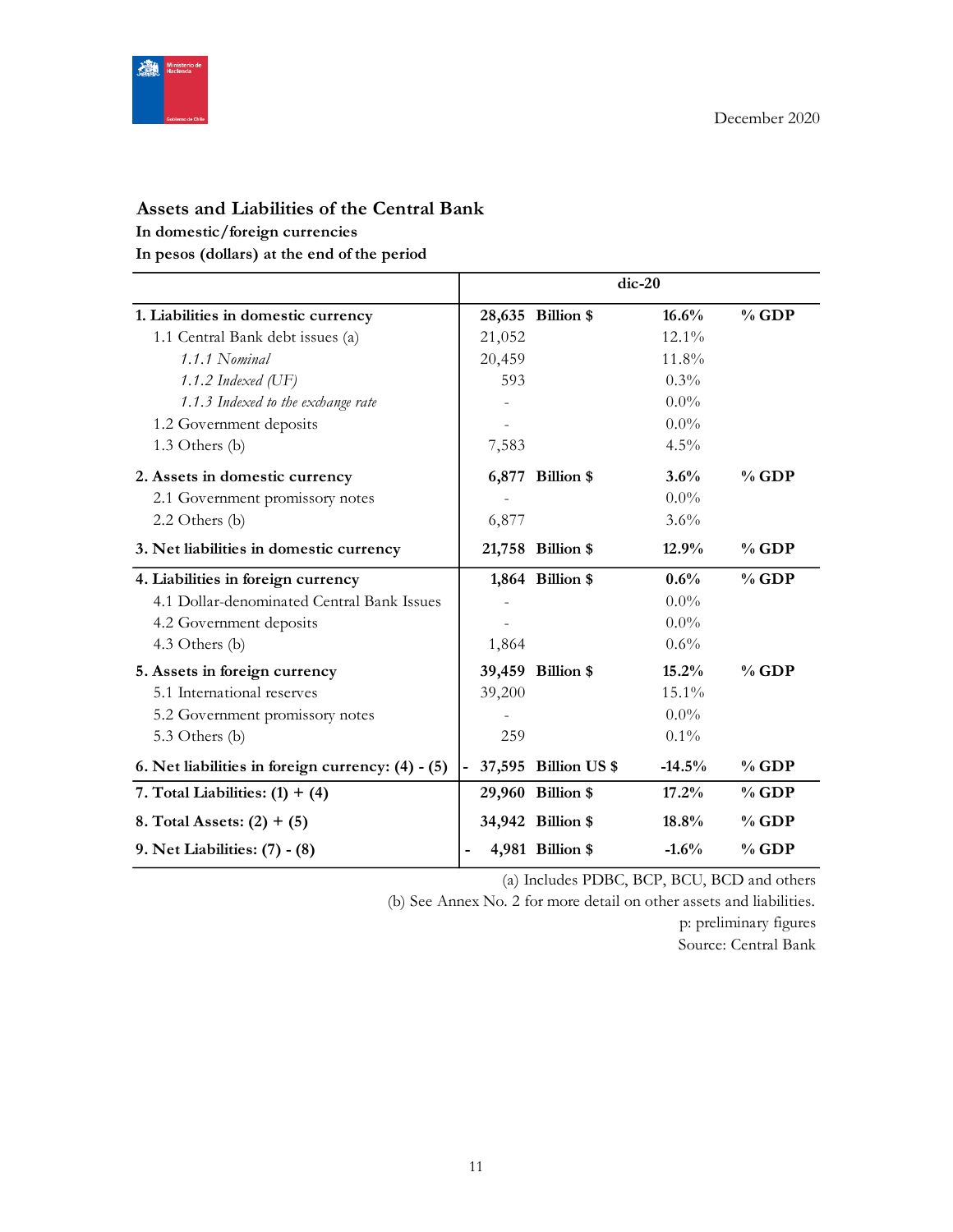

#### **Consolidated Government and Central Bank Debt**

| In millions at the end of each period |  |
|---------------------------------------|--|
|---------------------------------------|--|

|                                      | 2009          | 2010       | 2011       | 2012       | 2013       | 2014 | 2015                                                                               | 2016       | 2017      | 2018                  | 2019 | 2020                  |
|--------------------------------------|---------------|------------|------------|------------|------------|------|------------------------------------------------------------------------------------|------------|-----------|-----------------------|------|-----------------------|
| Consolidated Gross Central Bank Debt | 20.158.124    | 21.445.101 | 32,883,878 | 34,165,809 | 35,389,397 |      | 41,130,665 47,466,877                                                              | 55,466,625 |           | 60,609,397 67,816,380 |      | 75,394,436 94,686,573 |
| Consolidated Net Debt                | $-11.599.182$ |            |            |            |            |      | $-8,610,392$ $-12,823,713$ $-10,220,622$ $-10,829,902$ $-11,014,682$ $-12,681,142$ | -4,584,724 | 2,463,508 | 2,991,357             |      | 4,468,046 21,800,457  |

p: preliminary figures Source: Central Bank, Comptroller, Dipres and Treasury

#### **Consolidated Government and Central Bank Debt**

**As % of GDP**

|                                                          | 2009     | 2010     | 2011      | 2012    | 2013              | 2014     | 2015                  | 2016            | 2017   | 2018   | 2019  | 2020     |
|----------------------------------------------------------|----------|----------|-----------|---------|-------------------|----------|-----------------------|-----------------|--------|--------|-------|----------|
| Central Bank Debt<br>$\lrcorner$ Gross C<br>Consolidated | 20.8%    | $19.2\%$ | 27.0%     | 26.3%   | 25.70%<br>23. I I | 27.7%    | $29.7\%$<br><i>--</i> | 32.7%           | 33.7%  | 35.5%  | 38.0% | 47.2%    |
| Consolidated Net Debt                                    | $-12.0%$ | $7.7\%$  | $-10.5\%$ | $-7.9%$ | $-7.9\%$          | $-7.4\%$ | $-7.9\%$              | $2.7\%$<br>-4.1 | $.4\%$ | $.6\%$ | 2.3%  | $10.9\%$ |

p: preliminary figures

Source: Central Bank, Comptroller, Dipres and Treasury

#### **Debt Amortizations**

**Consolidated Central Government (1) + Central Bank (2)**

|                | Central<br>Government<br><b>TOTAL</b> | Ch\$           | UF             | <b>US\$ Indexed</b> | External       | Central Bank<br><b>TOTAL</b> | Ch\$           | UF          | US\$ indexed | in US\$ | <b>TOTAL</b>   |
|----------------|---------------------------------------|----------------|----------------|---------------------|----------------|------------------------------|----------------|-------------|--------------|---------|----------------|
| 2021           | 6,233,429,217                         | 4,517,504,640  | 1,186,826,967  | $\Omega$            | 529,097,610    | 33,016,626,710               | 32,731,848,602 | 284,778,108 | $\Omega$     |         | 39,250,055,927 |
| 2022           | 461,245,566                           | 35,993,476     | $-64,428,672$  | $\Omega$            | 489,680,762    | 506,650,350                  | 154,940,667    | 351,709,683 | $\Omega$     |         | 967,895,916    |
| 2023           | 4,613,433,017                         | 2,564,830,437  | 1,990,153,444  | $\Omega$            | 58,449,136     | 172,667,795                  | 80,704,122     | 91,963,673  | $\Omega$     |         | 4,786,100,812  |
| 2024           | 236,832,359                           | 37,202,632     | 147,781,665    | $\Omega$            | 51,848,062     |                              | $\Omega$       |             |              |         | 236,832,359    |
| 2025           | 12,329,024,514                        | 7,847,927,563  | 2,025,078,010  | $\overline{0}$      | 2,456,018,941  |                              | $\Omega$       |             | $\Omega$     |         | 12,329,024,514 |
| 2026           | 14,671,518,956                        | 5,102,918,846  | 7,452,509,131  | $\Omega$            | 2,116,090,979  | 0                            | $\theta$       |             |              |         | 14,671,518,956 |
| 2027 and after | 52, 131, 075, 228                     | 18,579,811,866 | 18,044,368,073 | $\Omega$            | 15,506,895,290 | 92,372,400                   | $\theta$       | 92,372,400  | $\Omega$     |         | 52,223,447,628 |

(1) Excluding Treasury Bonds held by CORFO

(2) Excluding Central Bank Instruments held by Treasury and CORFO

Source: the Central Bank and the Ministry of Finance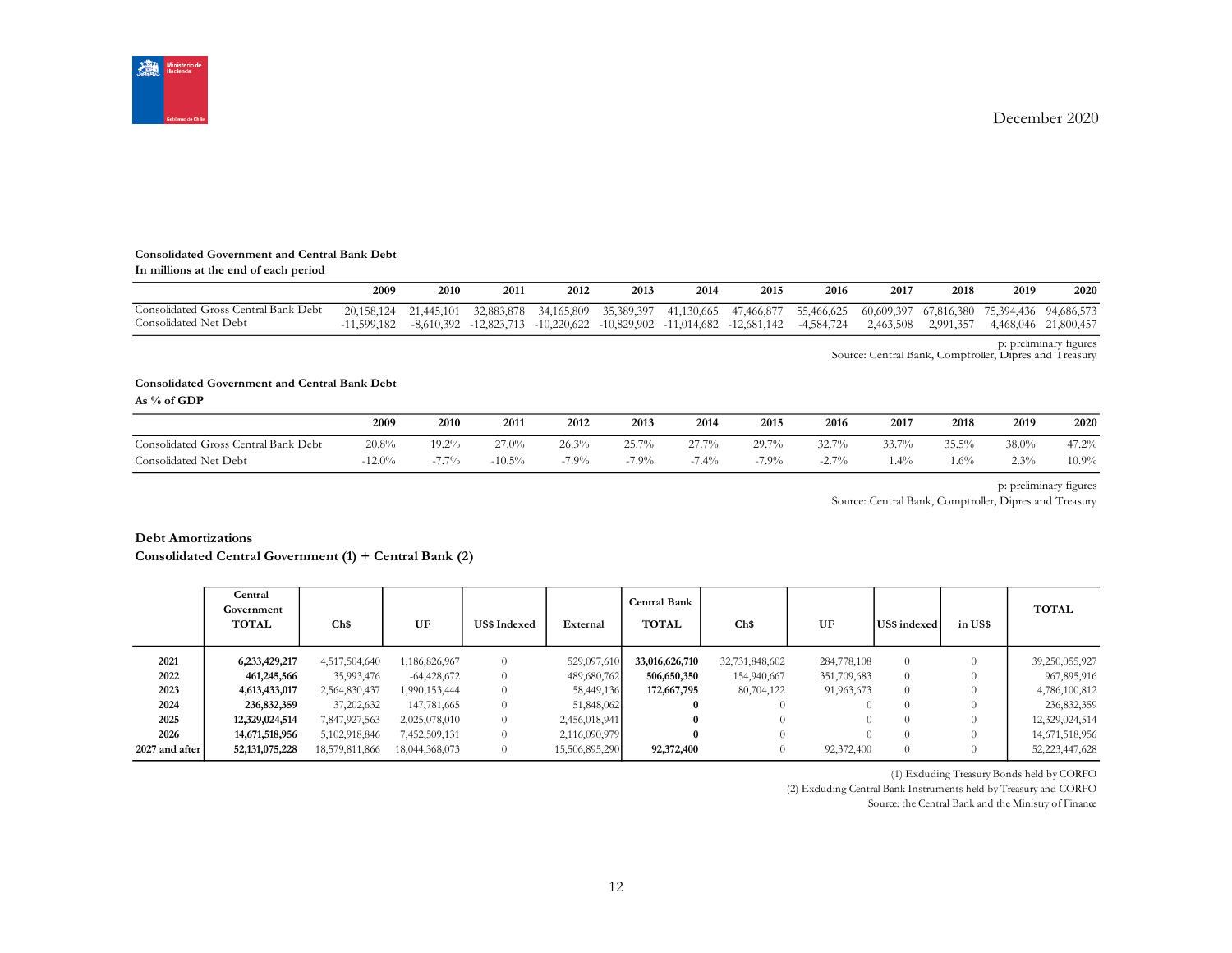<span id="page-12-0"></span>

# **APPENDIX 1**

# **Assets and Liabilities of the Central Government**

## <span id="page-12-1"></span>**a. Explanation of figures**

## **Liabilities**

Central Government debt is comprised of domestic and foreign debt of the Treasury Service and Corfo. The figures presented in this report are based on data from the Budget Office (Dipres) and the Treasury Service that have been harmonized to satisfy the requirements of this report.

Local currency debt is domestic debt of the Central Government and the Central Bank, the stock of papers in UF and pesos issued on the domestic market (BTU and BTP), and the domestic debt assumed by Corfo.

## Foreign currency debt

*Domestic debt*: Debt owed by the Treasury Service to the Central Bank.

 *Foreign debt:* Debt of the Treasury Service and Corfo issued abroad in local and foreign currency, provided by Dipres. The figures differ from the foreign debt figures of the Central Government presented by the Central Bank in its two-week reports, mainly because the Central Bank does not include bonds issued by residents and held by nationals.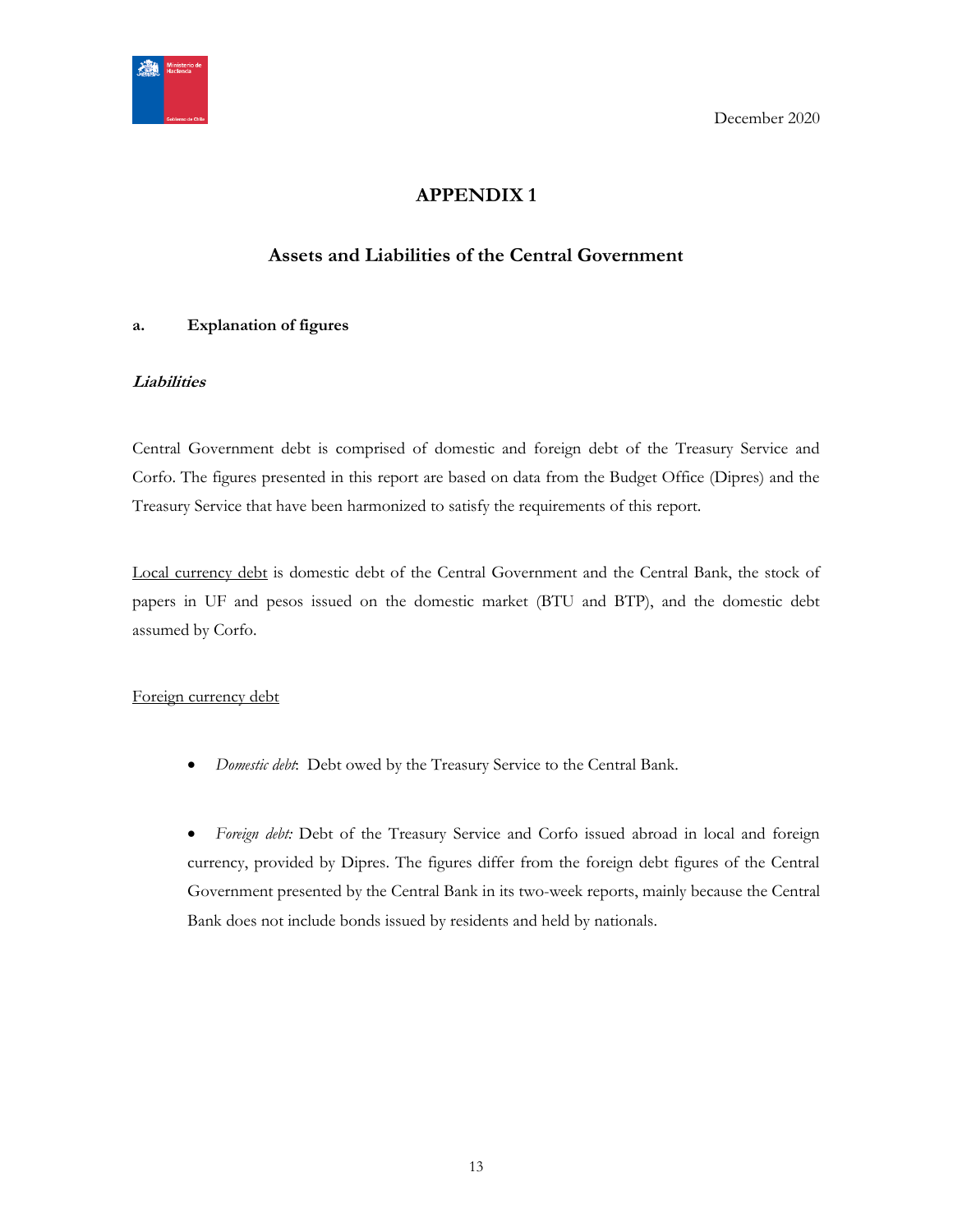

#### **Assets**

Local currency assets excluding government companies: Figures provided by the Comptroller General, presented in the Public Sector Equity Statements under the items local currency in cash, investments and placements in local currency in deposits, promissory notes, stocks and other securities and instruments; and loans in local currency, excluding loans to other government agencies and other loans.

Financial debt of government companies with the government: The financial debt of government companies obtained from their balance sheets and excluding income tax and deferred taxes.

Foreign currency assets: Cash in foreign currency investments and placements in foreign currency in deposits, including the Economic and Social Stabilization Fund (ESSF) and the Pension Reserve Fund (PRF); and loans in foreign currency to employees. Placements in foreign currency–denominated stocks are excluded because they correspond to shares of the government in international agencies that are permanent in nature.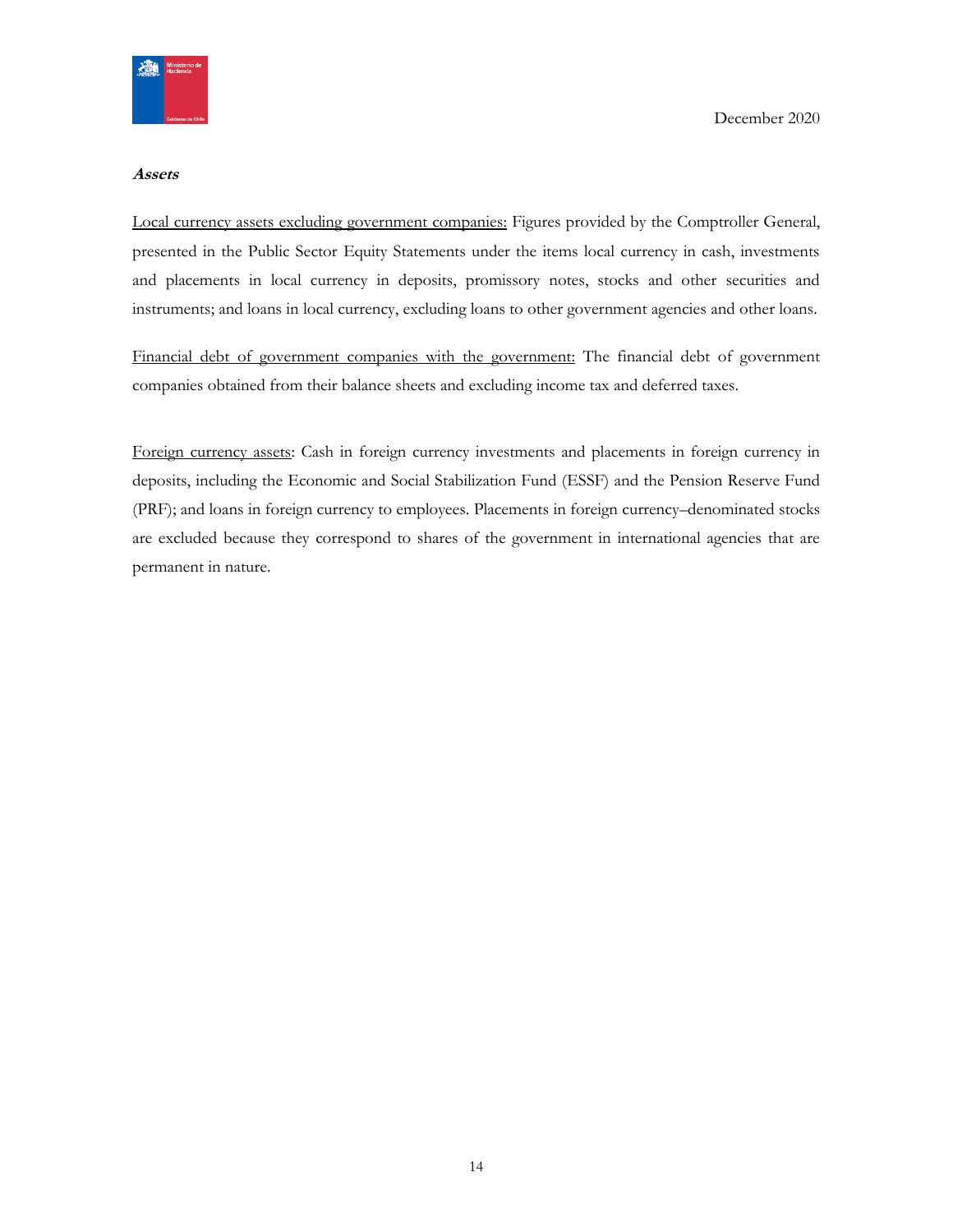

# **APPENDIX 2**

## <span id="page-14-1"></span><span id="page-14-0"></span>**Assets, Liabilities and Amortizations of the Central Bank of Chile**

The information on assets and liabilities of the Central Bank of Chile are figures published in the balance sheets of the Central Bank of Chile, although the classification criteria may differ. However, starting with publication of the balance sheet of December 2002, the Central Bank of Chile disclosed details to allow the replication of the figures presented in this report.<sup>1</sup>

Below is a description of the contents of each item in this publication as well as the nature of the information on the amortization schedule.

## **Liabilities**

 $\overline{a}$ 

Notes issued by the Central Bank: Corresponds to the amount of notes, excluding interest and advance discounting. Bills issued for the purchase of overdue portfolio from banks (1989–1996) are also excluded.

Fiscal deposits in local and foreign currency: Includes deposits in the OPSF, funds for special international agency programs, the Infrastructure Fund and other deposits by the government. The assets from credits financed by international agencies are deducted from deposits in local currency.<sup>2</sup>

Other: The sum of other deposits and obligations, plus amounts in other liability accounts, plus the purchase of dollars under a net resale agreement (if the net balance is a liability), plus swaps and other foreign liabilities, excluding DEG allocations.

<sup>&</sup>lt;sup>1</sup>. Except for the local currency/foreign currency separation in other liabilities and assets.

<sup>&</sup>lt;sup>2</sup> Since the commercial risk is assumed by the Treasury Service, it was deemed appropriate to consider it a reduction in liabilities instead of an asset.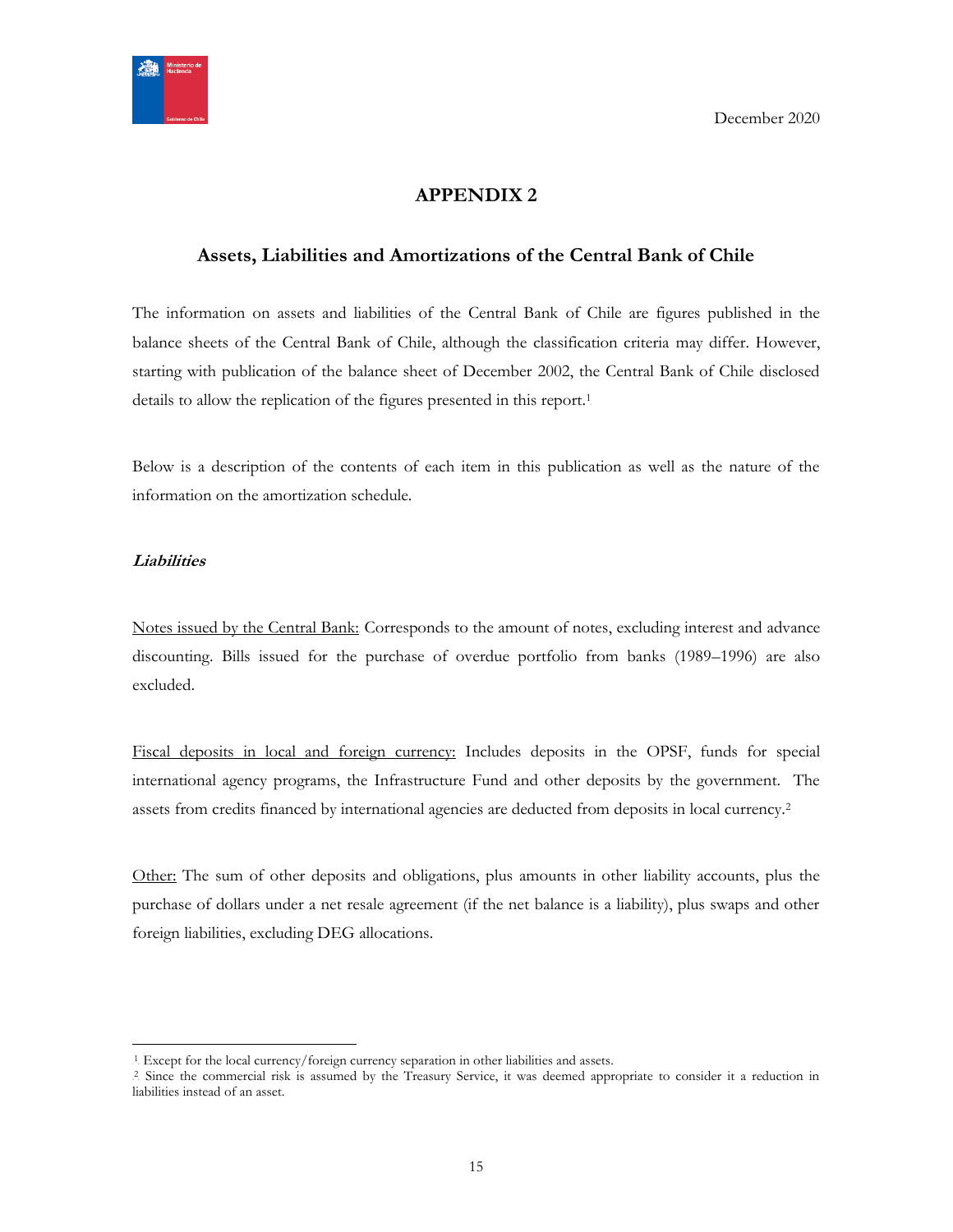

#### **Assets:**

Reserve Assets: In order to homologate the series through 2001, it includes reserve assets plus interest collectible abroad, less reserve liabilities, excluding from the latter liabilities under swaps. This concept was added as of 2002 to the book measurement of reserve assets.

Fiscal notes in local and foreign currency: This corresponds to notes that originated from fiscal transfers to the Central Bank under Laws 18,267 and 18,768. Prepayments of interest or principal are deducted from notes in dollars.

Other: This corresponds to the sum of credits to commercial banks plus the credit to Banco Estado, plus the credit to government companies, excluding credits to Corfo associated with popular capitalism (Law 18,401) and credit facilities using Treasury Service funded from international agencies; plus credit to other institutions, excluding the Central Savings and Loan Fund and the National Savings and Loan Association; plus contributions to International Agencies; plus other amounts in other assets abroad; plus other amounts in other asset accounts, excluding deferred loss, interest and advance discounting; plus the purchase of dollars under a net resale agreement (if the net balance is an asset).

Subordinated Debt:<sup>3</sup> For greater transparency, the amount of subordinated debt is presented even though it is not considered an asset of the Central Bank. Associated liabilities are subtracted (bills issued for the purchase of portfolio and subordinated debt provisions) and adjusted retroactively from 1989 to 1997 because of the deferred loss.

<sup>3</sup> Through 1995, this was a transaction by which some commercial banks had to allocate a fraction of their surpluses to servicing, for an indeterminate period of time, debt assumed by the Central Bank because of the financial crisis in the 80's. In that year, Laws 19,396 and 19,.359 were enacted that empowered banks unable to extinguish the debt in a period of 40 years to pay the debt by issuing new shares that were either listed for trading or given in payment. The difference between the book value of the debt and the market price of the shares resulted in a book loss that was deferred under such laws for absorption by subsequent surpluses.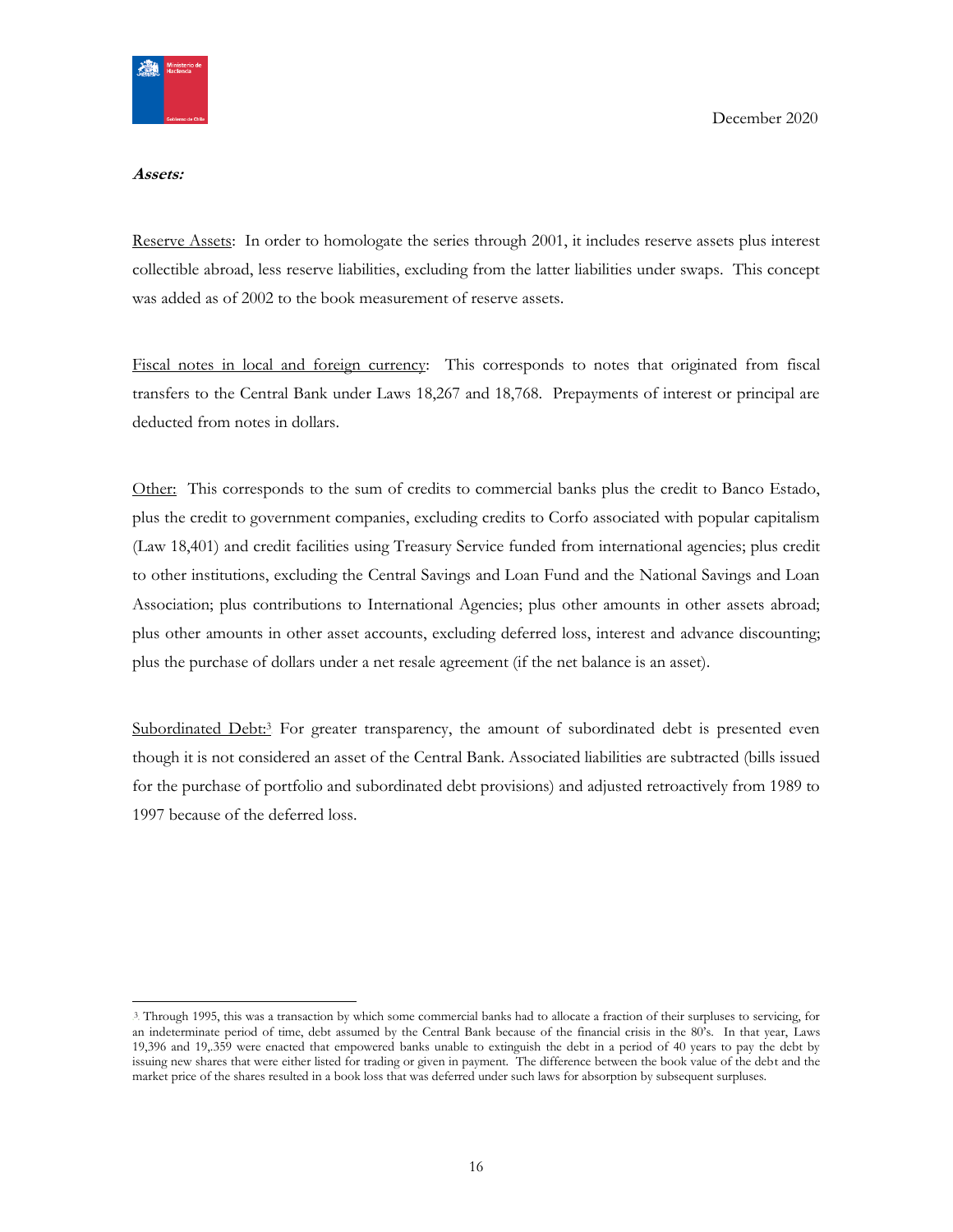

### **Amortizations:**

The amortization program only includes notes on the over-the-counter market. The combined balance is equal to more than 99% of the total. The figures have been obtained from scheduled maturities that include principal and interest so the component of interest to be deducted had to be defined. In the case of notes with coupons, the amount of the respective coupon payment considered as interest has been considered as such, and for instruments that are redeemed with a single payment, the original issue discount has been considered as interest.

The scheduled amortizations exclude interest accrued and not yet serviced, which forms part of the scheduled payments considered to be interest. Moreover, the scheduled payments of principal on notes with coupons do not include the premium or discount balances at which the instruments were placed because coupon rates were used instead of historic placement rates.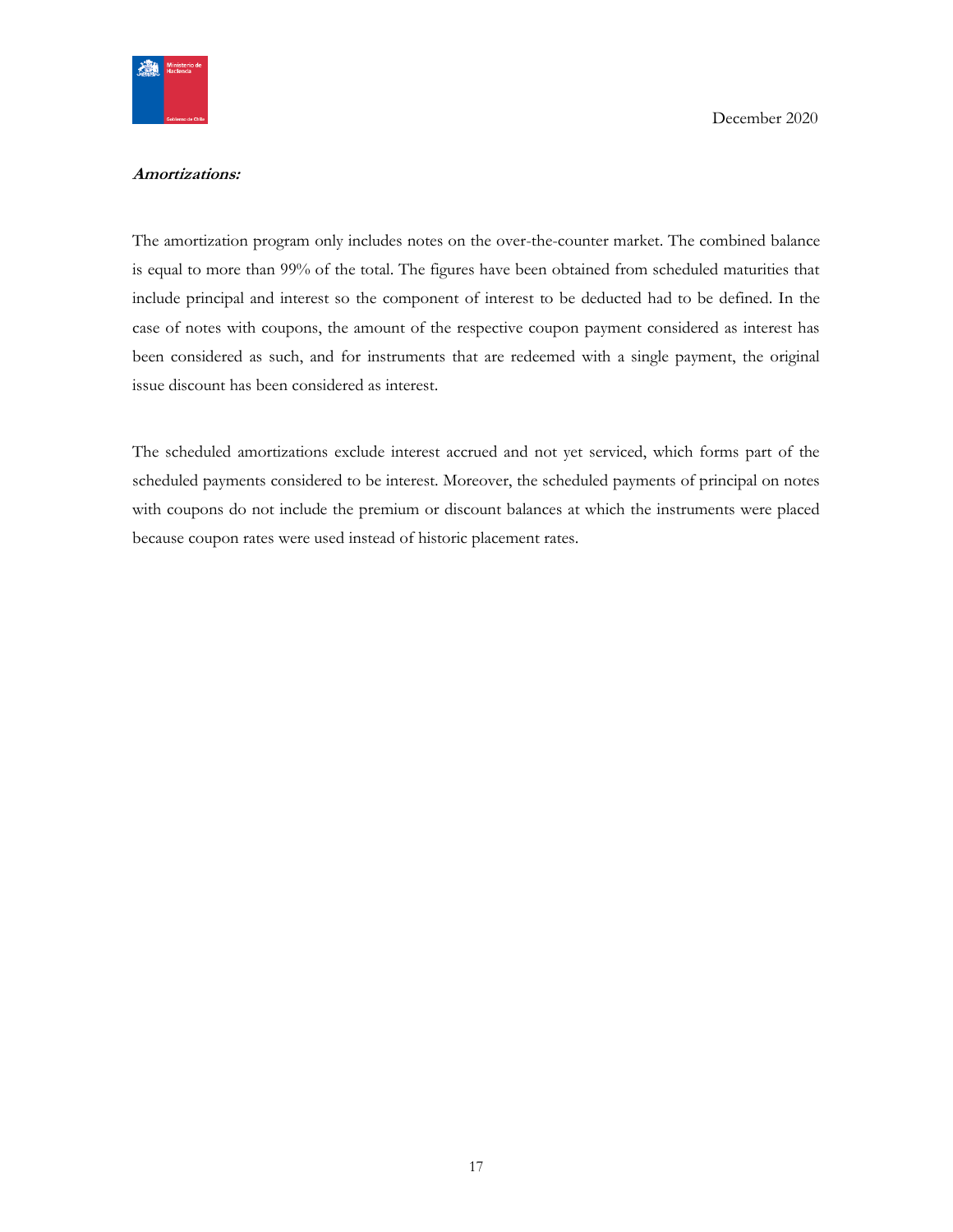

## **APPENDIX 3**

# **Government Company Debt and Guaranteed Debt of the Rest of the Public Sector**

#### **Financial Assets and Liabilities According to Audited Financial Statements**

**Consolidated Government-Owned Companies**

**In millions of pesos at the end of each period**

<span id="page-17-1"></span><span id="page-17-0"></span>

|                                                   | 2009      | 2010      | 2011          | 2012           | 2013       | 2014       | 2015           | 2016       | 2017       | 2018               | 2019       | $sep-20$   |
|---------------------------------------------------|-----------|-----------|---------------|----------------|------------|------------|----------------|------------|------------|--------------------|------------|------------|
| 1. Financial Liabilities                          | 6.041.128 | 6.832.865 | 8.131.773     | 9.026.812      | 10.532.974 | 13.430.636 | 16.071.153     | 15.741.304 | 15.245.334 | 17.661.760         | 20.075.014 | 23.784.223 |
| 1.1 Short Term (a)                                | 631.768   | 697.626   | .269.801      | 1.181.417      | .127.000   | 1.100.174  | 1.342.042      | 1.068.512  | 823.676    | 1.571.637          | 1.869.678  | 1.547.553  |
| $1.2$ Long Term $(b)$                             | 5.407.378 | 6.134.016 | 6.861.898     | 7.845.395      | 9.405.974  | 12.330.462 | 14.729.<br>110 | 14.672.792 | 14.421.658 | 16.090.123         | 18.205.336 | 22.236.670 |
| 1.3 Financial Liabilities with the Government     | 1.982     | 1.223     | 74            | $\Omega$       | $\theta$   |            | $\Omega$       | $\theta$   |            | $\left( 0 \right)$ | $\Omega$   | $\Omega$   |
| 2. Financial Assets (4)                           | 692.479   | 688.005   | 1.301.721     | 1.255.156      | 1.146.806  | 1.608.081  | 1.838.036      | 912.031    | 1.624.360  | 1.896.117          | 1.754.725  | 3.994.900  |
| 3. Net Financial Liabilities: (1) - (2)           | 5.348.649 | 6.144.859 | 6.830.052     | 7.771<br>1.656 | 9.386.168  | 11.822.555 | 14.233.117     | 14.829.273 | 13.620.974 | 15.765.644         | 18.320.289 | 19.789.323 |
| Note:                                             |           |           |               |                |            |            |                |            |            |                    |            |            |
| Financial liabilities excluding debt owed the     |           |           |               |                |            |            |                |            |            |                    |            |            |
| government                                        | 6.039.146 | 6.831.642 | 8.131.<br>700 | 9.026.812      | 10.532.974 | 13.430.636 | 16.071.153     | 15.741.304 | 15.245.334 | 17.661.760         | 20.075.014 | 23.784.223 |
| Net financial liabilities excluding debt owed the |           |           |               |                |            |            |                |            |            |                    |            |            |
| government                                        | 5.346.667 | 6.143.637 | 6.829.978     | 1.656<br>7.77  | 9.386.168  | 1.822.555  | 4.233.1        | 14.829.273 | 13.620.974 | 15.765.644         | 18.320.289 | 19.789.323 |

(a) Includes short-term obligations and the short-term portions of long-term

obligations with banks and financial institutions, bonds and the short-term portion of long-term credits from suppliers.

(b) Includes long-term obligations with banks and financial institutions, bonds, and long-term credits with suppliers.

(c) Excluding deferred tax and income tax. Since 2010, this item corresponds to explicit debt

with the central government. Previously, it corresponded to the item called "payable accounts to related companies".

(d) Including disposable, certificates of deposit, net negotiable securities, financial investment agreements.

(e) Since March 2010 the methodology for data collection was modified, including new companies.

Source: Dipres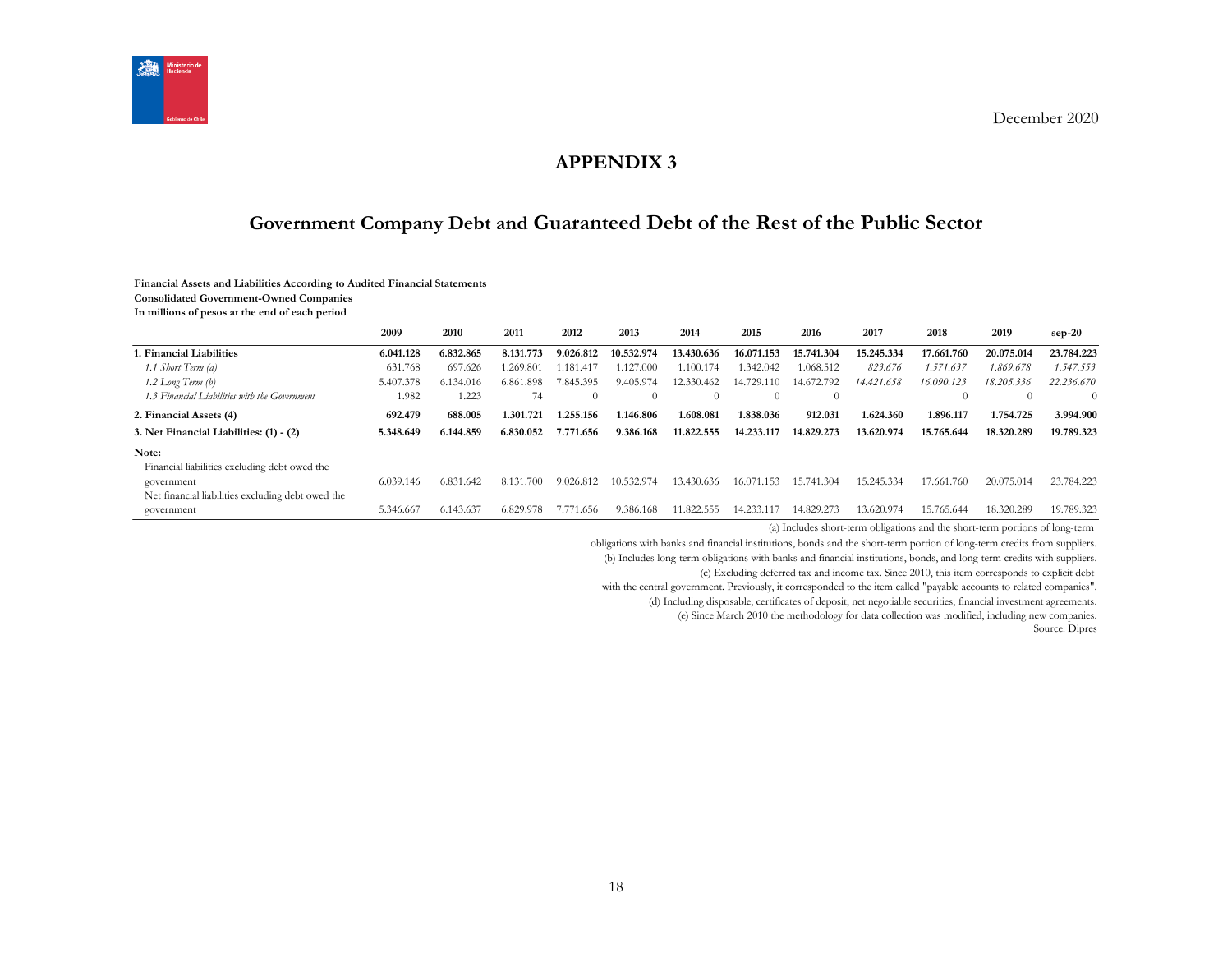

# **Financial Assets and Liabilities According to Audited Financial Statements**

**Consolidated Government-Owned Companies**

**As % of GDP**

|                                                                 | 2009    | 2010    | 2011    | 2012    | 2013    | 2014    | 2015    | 2016    | 2017    | 2018    | 2019    | sep-20   |
|-----------------------------------------------------------------|---------|---------|---------|---------|---------|---------|---------|---------|---------|---------|---------|----------|
| 1. Financial Liabilities                                        | 6,2%    | 6,1%    | 6,7%    | 6,9%    | 7,6%    | $9,0\%$ | 10,1%   | 9,3%    | 8,5%    | 9,2%    | 10,1%   | 12,1%    |
| 1.1 Short Term (a)                                              | 0,7%    | $0.6\%$ | $1,0\%$ | 0,9%    | 0,8%    | 0,7%    | 0.8%    | 0,6%    | 0,5%    | 0,8%    | 0.9%    | 0,8%     |
| 1.2 Long Term (b)                                               | 5,6%    | 5,5%    | 5,6%    | 6,0%    | 6,8%    | 8,3%    | 9,2%    | 8,7%    | 8,0%    | 8,4%    | 9,2%    | 11,3%    |
| 1.3 Financial Liabilities with the Government                   | $0,0\%$ | $0.0\%$ | $0.0\%$ | $0.0\%$ | $0,0\%$ | $0.0\%$ | $0.0\%$ | $0,0\%$ | $0.0\%$ | $0,0\%$ | $0,0\%$ | $0,0\%$  |
| 2. Financial Assets (4)                                         | 0,7%    | 0,6%    | 1,1%    | 1,0%    | 0,8%    | 1,1%    | 1,2%    | 0,5%    | $0.9\%$ | 1,0%    | 0,9%    | 2,0%     |
| 3. Net Financial Liabilities: (1) - (2)                         | 5,5%    | 5,5%    | 5,6%    | 6,0%    | 6,8%    | 8,0%    | 8,9%    | 8,7%    | 7,6%    | 8,2%    | 9,2%    | 10,0%    |
| Note:<br>Financial liabilities excluding debt owed the          |         |         |         |         |         |         |         |         |         |         |         |          |
| government<br>Net financial liabilities excluding debt owed the | 6,2%    | 6,1%    | 6,7%    | 6,9%    | 7,6%    | $9,0\%$ | 10,1%   | 9,3%    | 8,5%    | $9,2\%$ | 10,1%   | $12,1\%$ |
| government                                                      | 5,5%    | 5,5%    | 5,6%    | 6,0%    | 6,8%    | 8,0%    | 8,9%    | 8,7%    | 7,6%    | 8,2%    | 9,2%    | 10,0%    |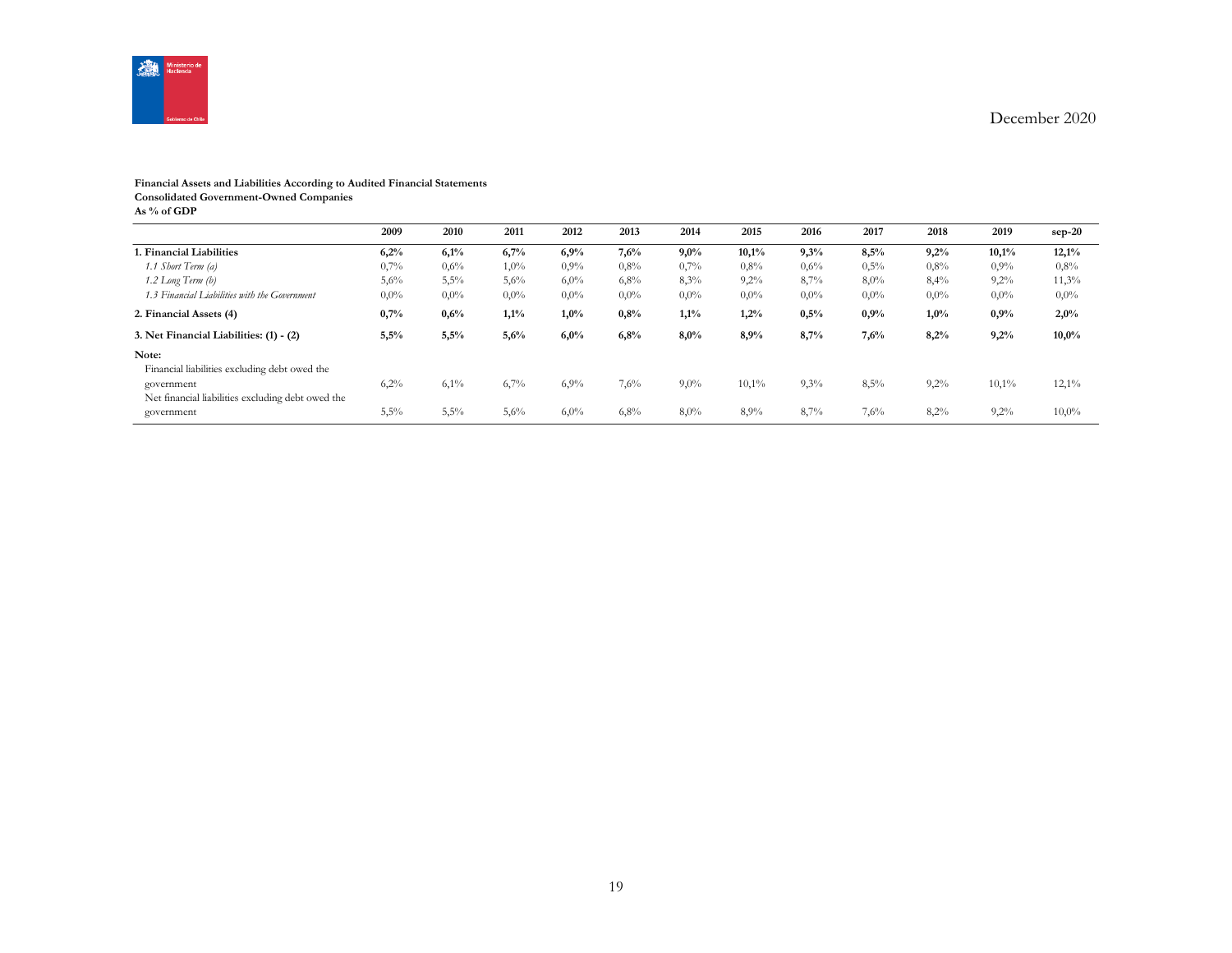

|                               | 2009                       | 2010                   | 2011                              | 2012                     | 2013                                     | 2014                       | 2015                       | 2016                     |                         | 2017 2018                  | 2019                       | $sep-20$                   |
|-------------------------------|----------------------------|------------------------|-----------------------------------|--------------------------|------------------------------------------|----------------------------|----------------------------|--------------------------|-------------------------|----------------------------|----------------------------|----------------------------|
| CODELCO                       |                            |                        |                                   |                          |                                          |                            |                            |                          |                         |                            |                            |                            |
| <b>ENAP</b>                   | $\mathbf X$<br>$\mathbf X$ | $\bar{X}$<br>$\bar{X}$ | $\mathbf X$<br>$\bar{\mathbf{x}}$ | $\bar{X}$<br>$\mathbf X$ | $\bar{\mathbf{X}}$<br>$\bar{\mathbf{X}}$ | $\mathbf X$<br>$\mathbf X$ | $\mathbf X$<br>$\mathbf X$ | $\bar{X}$<br>$\mathbf X$ | X<br>$\bar{\mathbf{X}}$ | $\mathbf X$<br>$\mathbf X$ | $\mathbf X$<br>$\mathbf X$ | $\mathbf X$<br>$\mathbf X$ |
| <b>ENAMI</b>                  | $\mathbf X$                | $\bar{X}$              | $\mathbf X$                       | $\bar{X}$                | $\bar{\mathbf{X}}$                       | $\mathbf X$                | $\mathbf X$                | $\bar{X}$                | $\bar{\mathbf{X}}$      | $\mathbf X$                | $\mathbf X$                | $\mathbf x$                |
| Empresas portuarias           |                            |                        |                                   |                          |                                          |                            |                            |                          |                         |                            |                            |                            |
| Emporchi                      |                            |                        |                                   |                          |                                          |                            |                            |                          |                         |                            |                            |                            |
| Arica                         | $\mathbf X$                | $\mathbf X$            | $\mathbf X$                       | $\mathbf X$              | $\mathbf X$                              | $\mathbf X$                | $\mathbf X$                | X                        | $\mathbf X$             | $\mathbf X$                | $\mathbf X$                | $\mathbf X$                |
| Iquique                       | $\mathbf X$                | $\bar{X}$              | $\bar{\mathbf{x}}$                | $\bar{\mathbf{x}}$       | $\bar{\mathbf{x}}$                       | $\bar{\mathbf{x}}$         | $\mathbf X$                | $\bar{X}$                | $\bar{\mathbf{X}}$      | $\mathbf X$                | $\mathbf X$                | $\mathbf x$                |
| Antofagasta                   | $\mathbf X$                | X                      | $\mathbf X$                       | X                        | $\mathbf X$                              | $\mathbf X$                | $\mathbf X$                | X                        | $\mathbf X$             | $\mathbf X$                | $\mathbf X$                | $\mathbf X$                |
| Coquimbo                      | $\mathbf X$                | $\bar{\mathbf{x}}$     | $\bar{\mathbf{x}}$                | $\bar{\mathbf{x}}$       | $\bar{\mathbf{X}}$                       | $\mathbf X$                | $\mathbf X$                | $\bar{X}$                | $\bar{\mathbf{X}}$      | $\mathbf X$                | $\mathbf X$                | $\mathbf X$                |
| Valaparaíso                   | $\mathbf X$                | $\bar{\mathbf{x}}$     | $\bar{\mathbf{x}}$                | $\bar{x}$                | $\bar{\mathbf{x}}$                       | $\bar{\mathbf{x}}$         | $\bar{\mathbf{x}}$         | X                        | $\mathbf X$             | $\mathbf X$                | $\bar{\mathbf{x}}$         | $\mathbf x$                |
| San Antonio                   | $\mathbf X$                | X                      | $\bar{X}$                         | X                        | $\bar{\mathbf{X}}$                       | X                          | $\mathbf X$                | X                        | $\mathbf X$             | X                          | $\mathbf X$                | $\mathbf X$                |
| San Vicente Talcahuano        | $\bar{\mathbf{X}}$         | $\bar{\mathbf{x}}$     | $\bar{X}$                         | $\bar{\mathbf{x}}$       | $\bar{\mathbf{x}}$                       | $\mathbf X$                | $\mathbf X$                | $\bar{\mathbf{x}}$       | $\bar{\mathbf{x}}$      | $\bar{\mathbf{X}}$         | $\mathbf x$                | $\mathbf X$                |
| <b>Puerto Montt</b>           | $\mathbf X$                | X                      | $\bar{X}$                         | $\bar{X}$                | $\bar{\mathbf{X}}$                       | X                          | $\mathbf X$                | X                        | $\mathbf X$             | $\mathbf X$                | $\mathbf X$                | $\mathbf X$                |
| Chacabuco                     | $\bar{\mathbf{x}}$         | $\bar{\mathbf{x}}$     | $\bar{X}$                         | $\bar{\mathbf{x}}$       | $\bar{\mathbf{x}}$                       | $\bar{\mathbf{X}}$         | $\mathbf X$                | $\bar{\mathbf{x}}$       | $\bar{\mathbf{x}}$      | $\bar{\mathbf{X}}$         | $\mathbf X$                | $\bar{\mathbf{x}}$         |
| Austral                       | $\mathbf X$                | X                      | $\mathbf X$                       | X                        | $\mathbf X$                              | X                          | $\mathbf X$                | X                        | $\mathbf X$             | $\mathbf X$                | $\mathbf X$                | $\mathbf X$                |
| <b>Empresas Sanitarias</b>    |                            |                        |                                   |                          |                                          |                            |                            |                          |                         |                            |                            |                            |
| <b>ECONSSA</b>                | $\mathbf X$                | $\bar{X}$              | $\mathbf X$                       | $\mathbf X$              | $\bar{\mathbf{X}}$                       | $\mathbf X$                | $\mathbf X$                | $\mathbf X$              | $\bar{\mathbf{X}}$      | $\mathbf X$                | $\bar{X}$                  | $\mathbf X$                |
| <b>ESSAT</b>                  |                            |                        |                                   |                          |                                          |                            |                            |                          |                         |                            |                            |                            |
| <b>ESSAN</b>                  |                            |                        |                                   |                          |                                          |                            |                            |                          |                         |                            |                            |                            |
| <b>EMSSAT</b>                 |                            |                        |                                   |                          |                                          |                            |                            |                          |                         |                            |                            |                            |
| <b>ESSCO</b>                  |                            |                        |                                   |                          |                                          |                            |                            |                          |                         |                            |                            |                            |
| <b>ESVAL</b>                  |                            |                        |                                   |                          |                                          |                            |                            |                          |                         |                            |                            |                            |
| <b>ESSEL</b>                  |                            |                        |                                   |                          |                                          |                            |                            |                          |                         |                            |                            |                            |
| <b>ESSAM</b>                  |                            |                        |                                   |                          |                                          |                            |                            |                          |                         |                            |                            |                            |
| <b>ESSBIO</b>                 |                            |                        |                                   |                          |                                          |                            |                            |                          |                         |                            |                            |                            |
| <b>ESSAR</b>                  |                            |                        |                                   |                          |                                          |                            |                            |                          |                         |                            |                            |                            |
| <b>ESSAL</b><br><b>EMSSAT</b> |                            |                        |                                   |                          |                                          |                            |                            |                          |                         |                            |                            | $\overline{\phantom{0}}$   |
| <b>ESMAG</b>                  |                            |                        |                                   |                          |                                          |                            |                            |                          |                         |                            |                            |                            |
| <b>EMOS</b>                   | Ĭ.                         | į,                     | L                                 | l,                       | L,                                       | ÷                          | ÷                          | L,                       | L,                      | L,                         | $\overline{a}$             | ÷,                         |
| EFE                           | $\bar{\mathbf{X}}$         | $\bar{\mathbf{x}}$     | $\bar{\mathbf{x}}$                | $\bar{\mathbf{x}}$       | $\bar{\mathbf{x}}$                       | $\bar{\mathbf{x}}$         | $\bar{X}$                  | $\bar{\mathbf{x}}$       | $\bar{\mathbf{x}}$      | $\bar{\mathbf{x}}$         | $\bar{X}$                  | $\mathbf X$                |
| Correos                       | $\mathbf X$                | X                      | $\mathbf X$                       | X                        | $\mathbf X$                              | X                          | $\mathbf X$                | X                        | $\mathbf X$             | $\mathbf X$                | $\mathbf X$                | $\mathbf X$                |
| Metro                         | $\bar{\mathbf{X}}$         | $\bar{\mathbf{x}}$     | $\bar{\mathbf{x}}$                | $\bar{\mathbf{x}}$       | $\bar{\mathbf{x}}$                       | $\bar{\mathbf{X}}$         | $\mathbf X$                | $\bar{\mathbf{x}}$       | $\bar{\mathbf{x}}$      | $\bar{\mathbf{X}}$         | $\mathbf X$                | $\mathbf X$                |
| Polla                         | $\mathbf X$                | X                      | $\mathbf X$                       | X                        | $\mathbf X$                              | X                          | $\mathbf X$                | X                        | $\mathbf X$             | $\mathbf X$                | $\mathbf X$                | $\mathbf X$                |
| <b>ZOFRI</b>                  | $\mathbf X$                | $\bar{x}$              | $\bar{\mathbf{x}}$                | $\bar{\mathbf{x}}$       | $\bar{\mathbf{x}}$                       | $\bar{\mathbf{x}}$         | $\mathbf X$                | $\bar{\mathbf{x}}$       | $\bar{\mathbf{x}}$      | $\mathbf X$                | $\bar{\mathbf{x}}$         | $\mathbf X$                |
| <b>ENACAR</b>                 | $\mathbf X$                | $\bar{X}$              | $\bar{X}$                         | X                        | $\bar{\mathbf{X}}$                       | $\mathbf X$                | $\mathbf X$                | $\mathbf X$              |                         |                            |                            |                            |
| <b>EMAZA</b>                  | $\mathbf X$                | X                      | $\mathbf X$                       | X                        |                                          |                            |                            |                          |                         |                            |                            |                            |
| <b>SACOR</b>                  | $\mathbf X$                | $\bar{X}$              | $\bar{X}$                         | $\bar{X}$                | $\bar{\mathbf{X}}$                       | $\bar{X}$                  | $\mathbf X$                | $\bar{X}$                | $\bar{\mathbf{X}}$      | $\mathbf X$                | $\mathbf X$                | $\mathbf X$                |
| <b>COTRISA</b>                | $\mathbf X$                | X                      | $\mathbf X$                       | X                        | $\mathbf X$                              | $\mathbf X$                | $\mathbf X$                | X                        | $\mathbf X$             | $\mathbf X$                | $\mathbf X$                | $\mathbf x$                |
| La Nación                     | $\mathbf X$                | $\bar{X}$              | $\bar{X}$                         | $\bar{X}$                | $\bar{\mathbf{X}}$                       | $\mathbf X$                | $\mathbf X$                | $\bar{X}$                | $\bar{\mathbf{X}}$      | $\mathbf X$                | $\mathbf X$                | $\mathbf X$                |
| Puerto Madero                 |                            | $\mathbf X$            | $\mathbf X$                       | $\bar{X}$                | $\bar{\mathbf{X}}$                       | $\mathbf X$                | $\mathbf X$                | X                        | $\bar{\mathbf{X}}$      | $\bf{X}$                   | X                          | $\mathbf x$                |
| <b>SASIPA</b>                 | $\mathbf X$                | X                      | $\mathbf X$                       | X                        | $\mathbf X$                              | X                          | $\mathbf X$                | X                        | $\mathbf X$             | $\mathbf X$                | $\mathbf X$                | $\mathbf X$                |
| <b>TV Nacional</b>            | $\bar{\mathbf{X}}$         | $\bar{\mathbf{x}}$     | $\bar{\mathbf{x}}$                | $\bar{\mathbf{x}}$       | $\bar{\mathbf{x}}$                       | $\bar{\mathbf{X}}$         | $\mathbf X$                | $\bar{X}$                | $\bar{\mathbf{x}}$      | $\mathbf X$                | $\mathbf X$                | $\mathbf X$                |
| Asmar                         |                            | $\mathbf X$            | $\mathbf X$                       | X                        | $\mathbf X$                              | $\mathbf X$                | $\mathbf X$                | X                        | $\mathbf X$             | $\mathbf X$                | $\mathbf X$                | $\mathbf X$                |
| Enaer                         |                            | $\bar{X}$              | $\mathbf X$                       | $\bar{\mathbf{x}}$       | $\bar{\mathbf{x}}$                       | $\bar{X}$                  | $\mathbf X$                | $\bar{X}$                | $\bar{\mathbf{X}}$      | $\mathbf X$                | $\mathbf X$                | $\mathbf X$                |
| Famae                         |                            | X                      | $\mathbf X$                       | X                        | $\mathbf X$                              | $\mathbf X$                | $\mathbf X$                | X                        | $\mathbf X$             | $\mathbf X$                | $\mathbf X$                | $\mathbf X$                |
| Casa de Moneda S.A.           |                            | $\bar{\mathbf{X}}$     | $\bar{\mathbf{X}}$                | $\bar{\mathbf{X}}$       | $\mathbf X$                              | $\mathbf X$                | $\mathbf X$                | $\mathbf X$              | $\bar{\mathbf{X}}$      | $\mathbf X$                | $\mathbf X$                | $\mathbf X$                |
| Empresas Privatizadas         |                            |                        |                                   |                          |                                          |                            |                            |                          |                         |                            |                            |                            |
| <b>EDELAYSEN</b>              |                            | $\overline{a}$         | i,                                | l,                       | L,                                       | ÷                          | ÷                          | L                        | L,                      | L,                         | $\overline{a}$             | ÷                          |
| <b>EDELNOR</b>                |                            | L                      | L                                 | L,                       | $\overline{a}$                           | $\overline{a}$             | L,                         | L,                       | L,                      | l,                         | Î,                         |                            |
| <b>COLBUN</b>                 | Ē,                         | $\overline{a}$         | L                                 | L,                       | $\overline{a}$                           | $\overline{a}$             | ÷,                         | Ĭ.                       | ÷,                      | Ĭ.                         | $\overline{a}$             | ÷,                         |
| <b>ENDESA</b>                 |                            | $\overline{a}$         | i,                                | ÷,                       | $\overline{a}$                           | ÷,                         | l,                         | ÷,                       | ÷,                      | ÷,                         | L,                         | -                          |
| TRANSMARCHILAY                | $\overline{a}$             | $\overline{a}$         | L                                 | Ĭ.                       | $\overline{a}$                           | $\overline{a}$             | ÷,                         | Ĭ.                       | ÷,                      | L,                         | $\overline{a}$             | ÷,                         |

**Sources of Financial Statement Data for Government and Privatized Companies**

Privatized companies are not included in the consolidated figures for government-owned companies from the time of their privatization. ( ): the company does not exist or existed.

(-): companies that were public enterprises but now they are private companies or otherwise.

(N/I): No information, although the company exists or existed.

In 1989 ESVAL was created as an anonymous corporation.

In 1990 Servicio de Obras Sanitarias was converted into 11 regional anonymous corporations.

In 1990 the General Management of Metro was converted to Empresa de Transporte de Pasajeros METRO S.A.

In 1998 EMPORCHI was divided into 10 autonomous, anonymous port companies.

ESSAN S. A. has included the financial statements of ESSAT, EMSSAT, ESSCO, ESSAM, ESSAR, EMSSA, ESMAG and ESSAN since September 2004. Source: Dipres.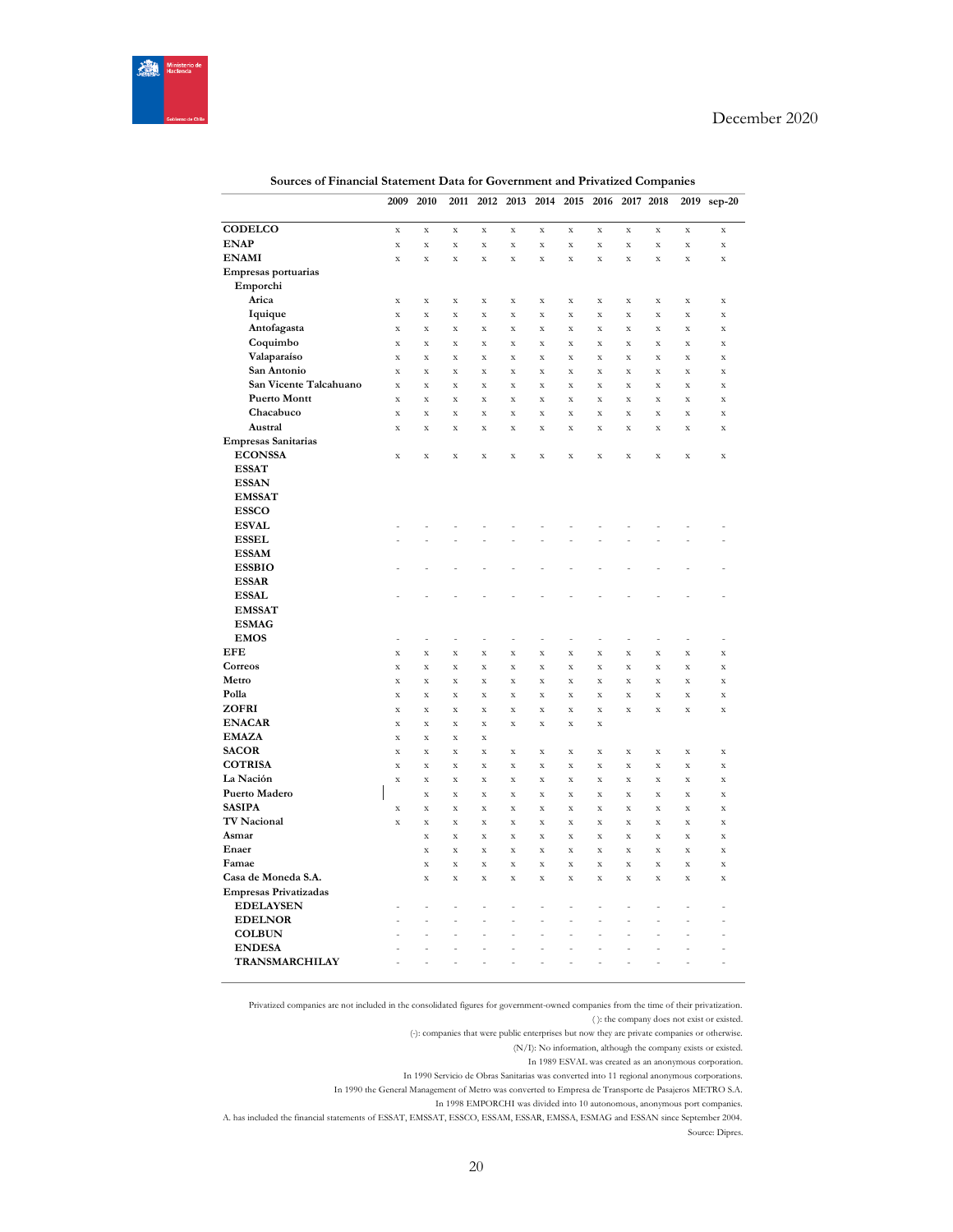

#### **Public Sector Debt Guaranteed by the Treasury In millions of pesos**

|                                 | 2009      | <b>2010</b> | 2011      | 2012      | 2013      | 2014      | 2015                                                        | 2016   | 2017 | 2018 | 2019 | 2020                                              |
|---------------------------------|-----------|-------------|-----------|-----------|-----------|-----------|-------------------------------------------------------------|--------|------|------|------|---------------------------------------------------|
| <b>1. TOTAL GUARANTEED DEBT</b> | 1,594,356 | 1,842,616   | 1,856,561 | 1,418,510 | 1,753,443 | 1,811,374 | 1,711,965 2,653,008 2,977,046 3,219,407 3,547,247 3,640,329 |        |      |      |      |                                                   |
| 1.1 Domestic Debt (a)           | 1.318.907 | 1.582.340   | 1.617.307 | 1.196.913 | 1,535,061 | 1,595,340 | 1.645.076                                                   |        |      |      |      | 2,609,414 2,977,046 3,219,407 3,547,247 3,640,329 |
| 1.2 Foreign Debt                | 275,449   | 260,276     | 239,254   | 221,597   | 218,382   | 216,034   | 66,890                                                      | 43.593 |      |      |      |                                                   |
| 1.2.1 The Central Bank of Chile |           |             |           |           |           |           |                                                             |        |      |      |      |                                                   |

(a) Includes debt of the financial and non-financial system. The guaranteed debt of privatized companies was not included

p: preliminary figures

Source: The Treasury

#### **Public Sector Debt Guaranteed by the Treasury**

**As % of GDP**

|                                 | 2009    | 2010    | 2011    | 2012    | 2013    | 2014    | 2015    | 2016    | 2017    | 2018    | 2019    | 2020    |
|---------------------------------|---------|---------|---------|---------|---------|---------|---------|---------|---------|---------|---------|---------|
| <b>1. TOTAL GUARANTEED DEBT</b> | $1.6\%$ | 1.7%    | $1.5\%$ | 1.1%    | $1.3\%$ | 1.2%    | $1.1\%$ | 1.6%    | 1.7%    | $1.7\%$ | $1.8\%$ | 1.8%    |
| 1.1 Domestic Debt (a)           | 1.4%    | $.4\%$  | 1.3%    | 0.9%    | $1.1\%$ | $1.1\%$ | $1.0\%$ | $1.5\%$ | . . 7%  | $1.7\%$ | $1.8\%$ | 1.8%    |
| 1.2 Foreign Debt                | 0.3%    | $0.2\%$ | $0.2\%$ | 0.2%    | $0.2\%$ | $0.1\%$ | $0.0\%$ | $0.0\%$ | $0.0\%$ | $0.0\%$ | $0.0\%$ | $0.0\%$ |
| 1.2.1 The Central Bank of Chile | $0.0\%$ | $0.0\%$ | $0.0\%$ | $0.0\%$ | $0.0\%$ | $0.0\%$ | $0.0\%$ | $0.0\%$ | $0.0\%$ | $0.0\%$ | $0.0\%$ | $0.0\%$ |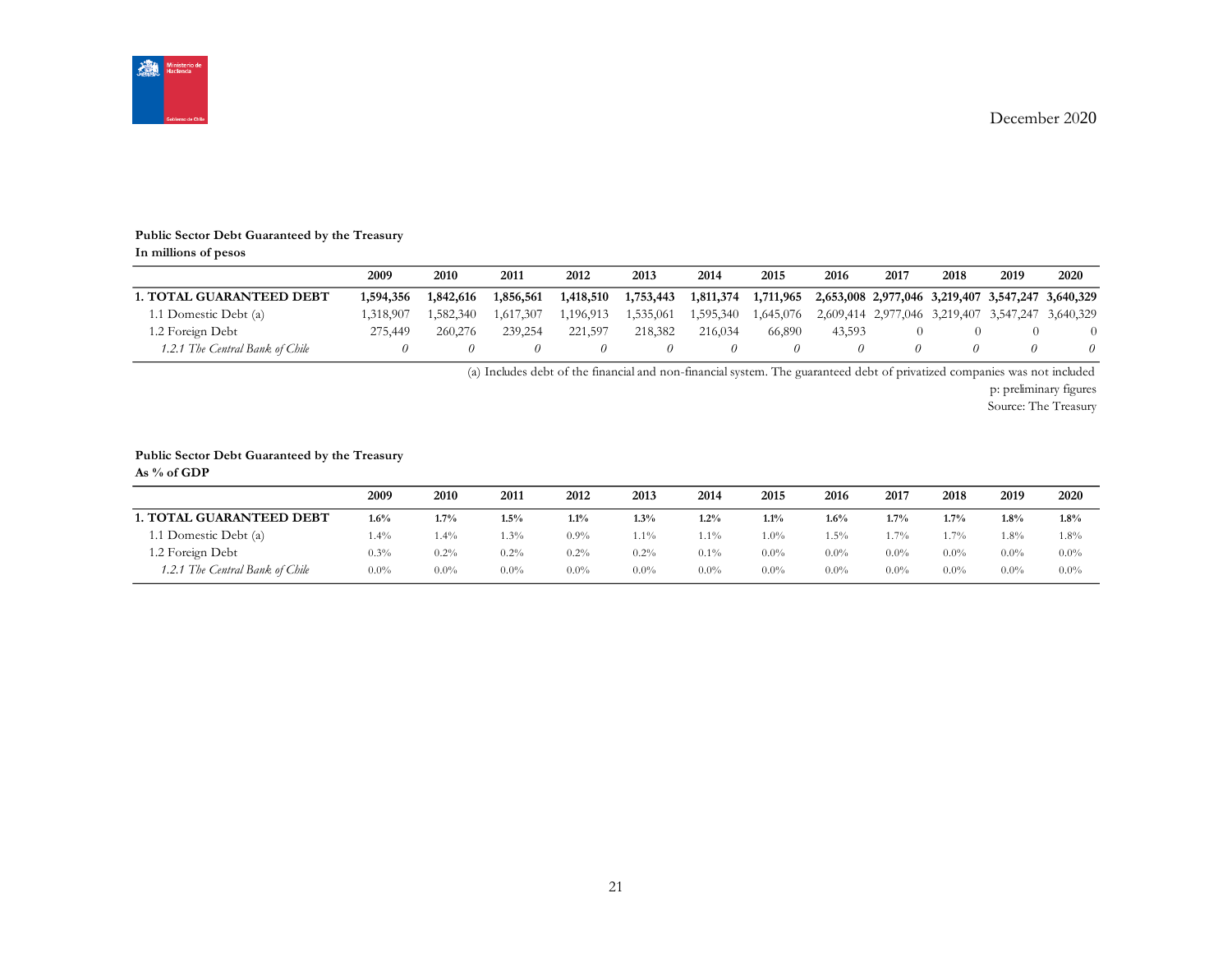<span id="page-21-0"></span>

# <span id="page-21-1"></span>**APPENDIX 4**

# **Recognition Bonds**

Recognition bonds are an obligation of the Chilean State owed to future pensioners, which will come due as they retire. This financial instrument therefore makes explicit the debt owed to workers who formerly contributed into the old social security system.

These obligations are not conceptually different from other social security obligations in other countries. The practical difference is that in most countries, these obligations are accumulated as future spending commitments through a social security system that are not recorded in the accounting. This is what has been commonly called the implicit social security debt of nations.

Virtually no country, either developed or developing, records social security commitments or implicit social security debt as part of the public debt.

The Recognition Bond is calculated as the necessary principal for the affiliate, who changed over from the old system, to receive a pension equal to 80% of the pensionable salary earned between September 1978 and 1979, save exceptions, multiplied by the proportion of his or her active life during which he paid into the old system. This amount is compounded at a real rate of 4% annually from the time of the change to the new pension system.

When the beneficiaries meet the requirements for retirement, the bonds are redeemed by the Pension Fund Managers (AFP). The Government, through the Social Security Institute (in Spanish, IPS), ex Social Security Normalization Institute (in Spanish, INP), transfers a lump sum that is recorded as below-the-line financing in the new presentation of the fiscal figures of the Central Government. This redeemed bond is added to the affiliate's individual capitalization fund and used to create a future pension flow in any of the possible modalities.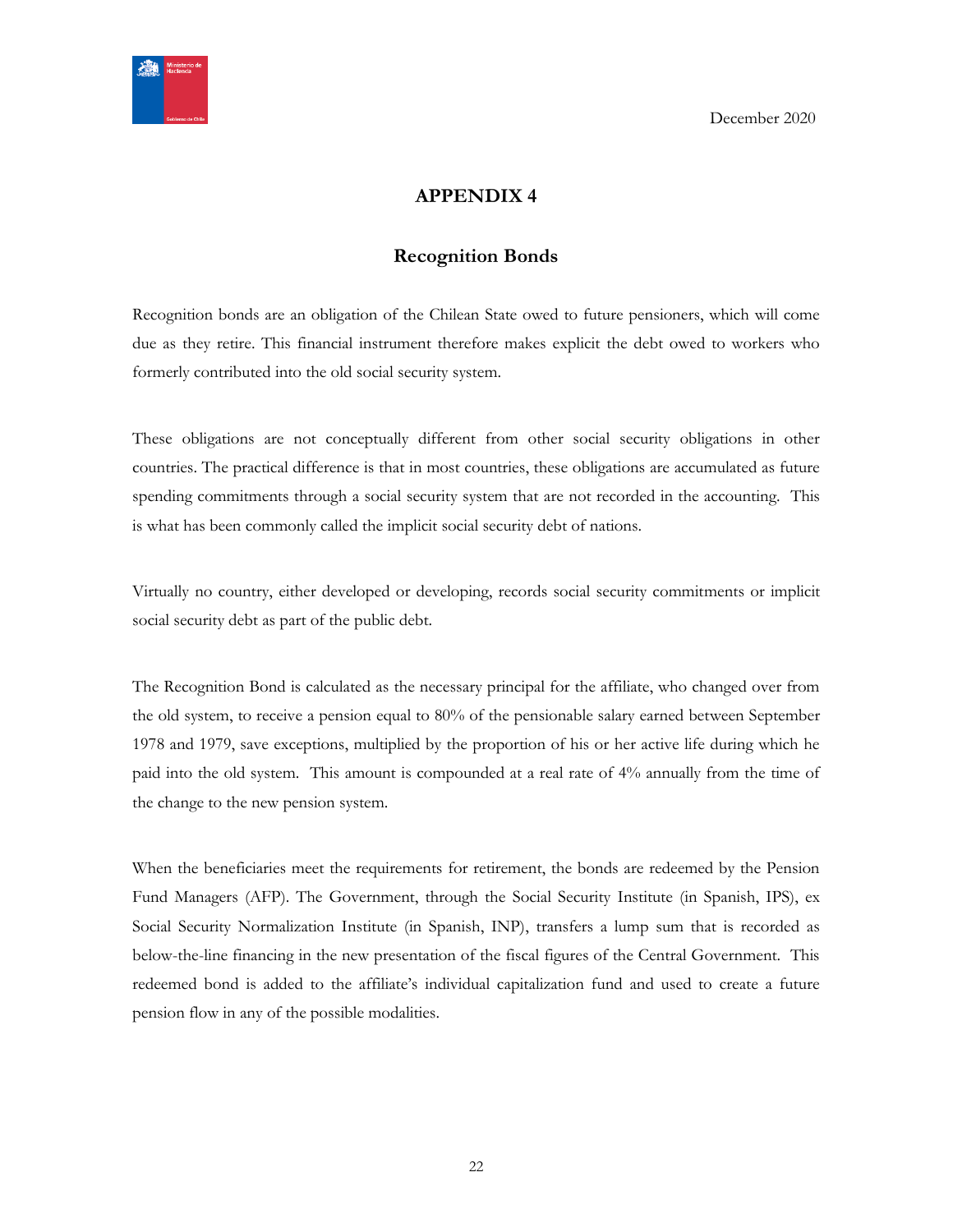

The number of bonds issued and redeemed from 1982 to September 2020 is presented in the table below. The stock has decreased over time as a percentage of GDP.